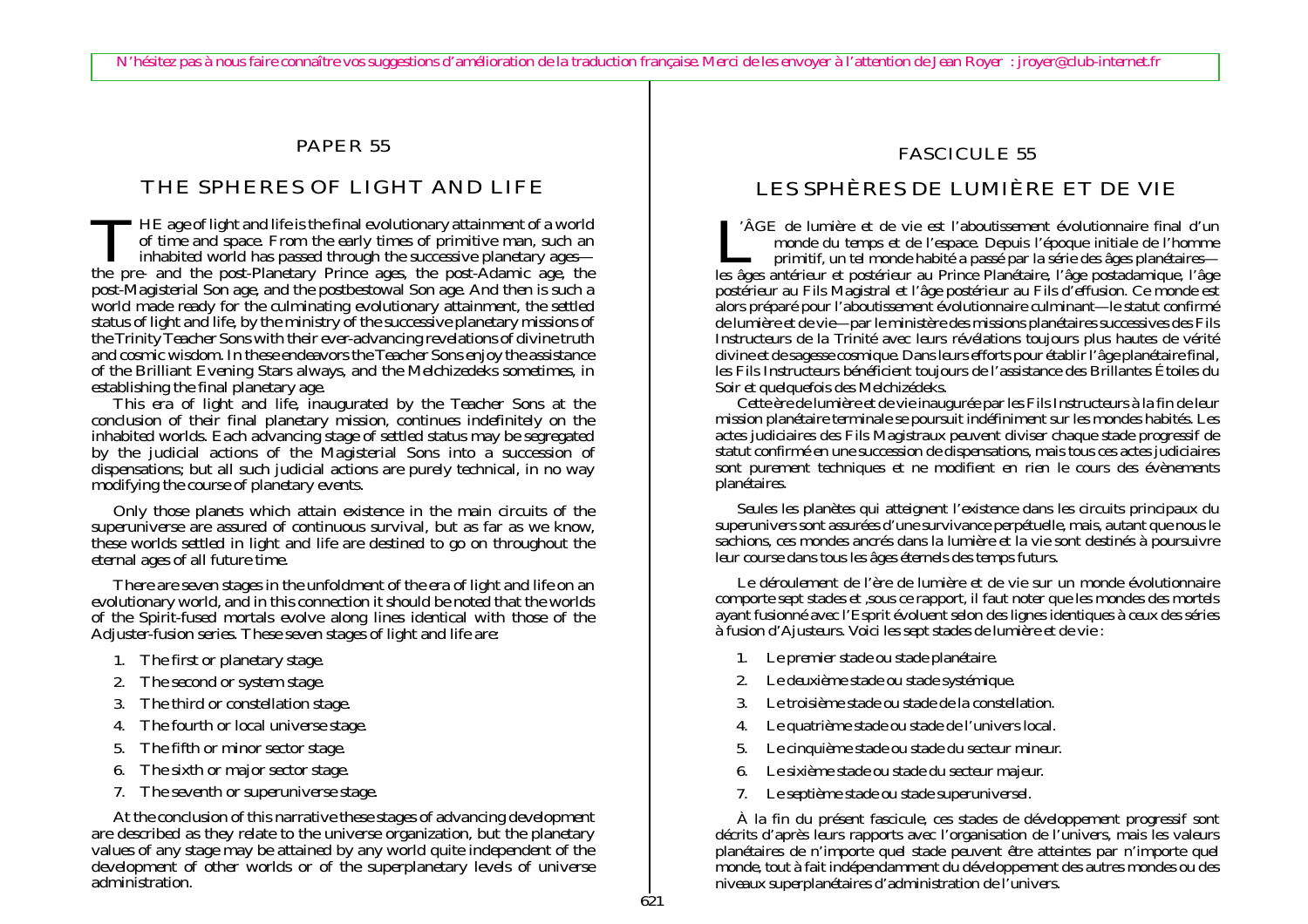#### 1. THE MORONTIA TEMPLE

The presence of a morontia temple at the capital of an inhabited world is the certificate of the admission of such a sphere to the settled ages of light and life. Before the Teacher Sons leave a world at the conclusion of their terminal mission, they inaugurate this final epoch of evolutionary attainment; they preside on that day when the "holy temple comes down upon earth." This event, signalizing the dawn of the era of light and life, is always honored by the personal presence of the Paradise bestowal Son of that planet, who comes to witness this great day. There in this temple of unparalleled beauty, this bestowal Son of Paradise proclaims the long-time Planetary Prince as the new Planetary Sovereign and invests such a faithful Lanonandek Son with new powers and extended authority over planetary affairs. The System Sovereign is also present and speaks in confirmation of these pronouncements.

A morontia temple has three parts: Centermost is the sanctuary of the Paradise bestowal Son. On the right is the seat of the former Planetary Prince, now Planetary Sovereign; and when present in the temple, this Lanonandek Son is visible to the more spiritual individuals of the realm. On the left is the seat of the acting chief of finaliters attached to the planet.

Although the planetary temples have been spoken of as "coming down from heaven," in reality no actual material is transported from the system headquarters. The architecture of each is worked out in miniature on the system capital, and the Morontia Power Supervisors subsequently bring these approved plans to the planet. Here, in association with the Master Physical Controllers, they proceed to build the morontia temple according to specifications.

The average morontia temple seats about three hundred thousand spectators. These edifices are not used for worship, play, or for receiving broadcasts; they are devoted to the special ceremonies of the planet, such as: communications with the System Sovereign or with the Most Highs, special visualization ceremonies designed to reveal the personality presence of spirit beings, and silent cosmic contemplation. The schools of cosmic philosophy here conduct their graduation exercises, and here also do the mortals of the realm receive planetary recognition for achievements of high social service and for other outstanding attainments.

Such a morontia temple also serves as the place of assembly for witnessing the translation of living mortals to the morontia existence. It is because the translation temple is composed of morontia material that it is not destroyed by the blazing glory of the consuming fire which so completely obliterates the physical bodies of those mortals who therein experience final fusion with their divine Adjusters. On a large world these departure flares are almost continuous, and as the number of translations increases, subsidiary morontia life shrines are provided in different areas of the planet. Not long since I sojourned on a world in the far north whereon twenty-five morontia shrines were functioning.

On presettled worlds, planets without morontia temples, these fusion flashes many times occur in the planetary atmosphere, where the material body of a translation candidate is elevated by the midway creatures and the physical controllers.

## 1. LE TEMPLE MORONTIEL

La présence d'un temple morontiel sur la capitale d'un monde habité est le certificat d'admission de cette sphère aux âges confirmés de lumière et de vie. Avant que les Fils Instructeurs ne quittent un monde à la fin de leur mission terminale, ils inaugurent cette époque finale d'aboutissement évolutionnaire ; ils président au jour où " le saint temple descend sur la terre ". Cet évènement marque l'aurore de l'ère de lumière et de vie ; il est toujours honoré par la présence personnelle du Fils paradisiaque d'effusion de la planète, lequel vient assister à ce grand jour. C'est dans ce temple d'une beauté sans égale que le Fils Paradisiaque d'effusion fait sa proclamation au sujet de celui qui a été longtemps le Prince Planétaire de la sphère. Il le nomme nouveau Souverain Planétaire et confère à ce fidèle Fils Lanonandek de nouveaux pouvoirs et une autorité accrue sur les affaires planétaires. Le Souverain du Système est également présent et prend la parole pour confirmer ces déclarations.

Un temple morontiel est divisé en trois parties. Au centre se trouve le sanctuaire du Fils Paradisiaque d'effusion. À droite se trouve le siège de l'ancien Prince Planétaire désormais Souverain Planétaire ; et, quand ce Fils Lanonandek est présent dans le temple, les individus les plus spiritualisés du royaume peuvent le voir. À gauche se trouve le siège du chef en exercice des finalitaires attachés à la planète.

Bien que l'on ait parlé des temples planétaires comme " descendant du ciel ", aucun matériau n'est en fait apporté du siège du système. L'architecture de chaque temple est élaborée en miniature sur la capitale systémique. Les Superviseurs de Pouvoir Morontiel apportent ensuite sur la planète ces plans approuvés, et là, en association avec les Maitres Contrôleurs Physiques, ils procèdent à la construction du temple morontiel conformément aux spécifications.

Un temple morontiel moyen peut contenir environ trois-cent-mille spectateurs. Ces édifices ne sont utilisés ni pour le culte, ni pour des jeux, ni pour recevoir des télécommunications. Ils sont consacrés aux cérémonies spéciales de la planète, telles que communications avec le Souverain Systémique ou avec les Très Hauts, cérémonies spéciales de visualisation destinées à révéler la présence personnelle d'êtres spirituels, et contemplations cosmiques silencieuses. C'est là que les écoles de philosophie cosmique organisent leurs exercices de gradation, et c'est également là que les humains du royaume reçoivent la reconnaissance planétaire pour de grands services sociaux et pour d'autres accomplissements remarquables.

Le temple morontiel sert aussi de lieu de réunion pour assister au transfert des mortels vivants à l'existence morontielle. C'est parce que le temple de transfert est construit en matériaux morontiels qu'il n'est pas détruit par la gloire éclatante du feu consumant qui anéantit si complètement le corps physique des mortels y subissant la fusion définitive avec leur Ajusteur divin. Sur une grosse sphère, ces éclairs de départ sont presque continus et, à mesure que le nombre des transferts augmente, on construit, dans différentes zones de la planète, des sanctuaires auxiliaires de vie morontielle. Il n'y a pas longtemps, j'ai séjourné sur une planète très septentrionale où vingt-cinq de ces sanctuaires morontiels étaient en fonction.

Sur les mondes se préparant à l'ancrage, planètes sans temple morontiel, les éclairs de fusion se produisent souvent dans l'atmosphère planétaire, où le corps matériel du candidat au transfert est élevé par les créatures médianes et les contrôleurs physiques.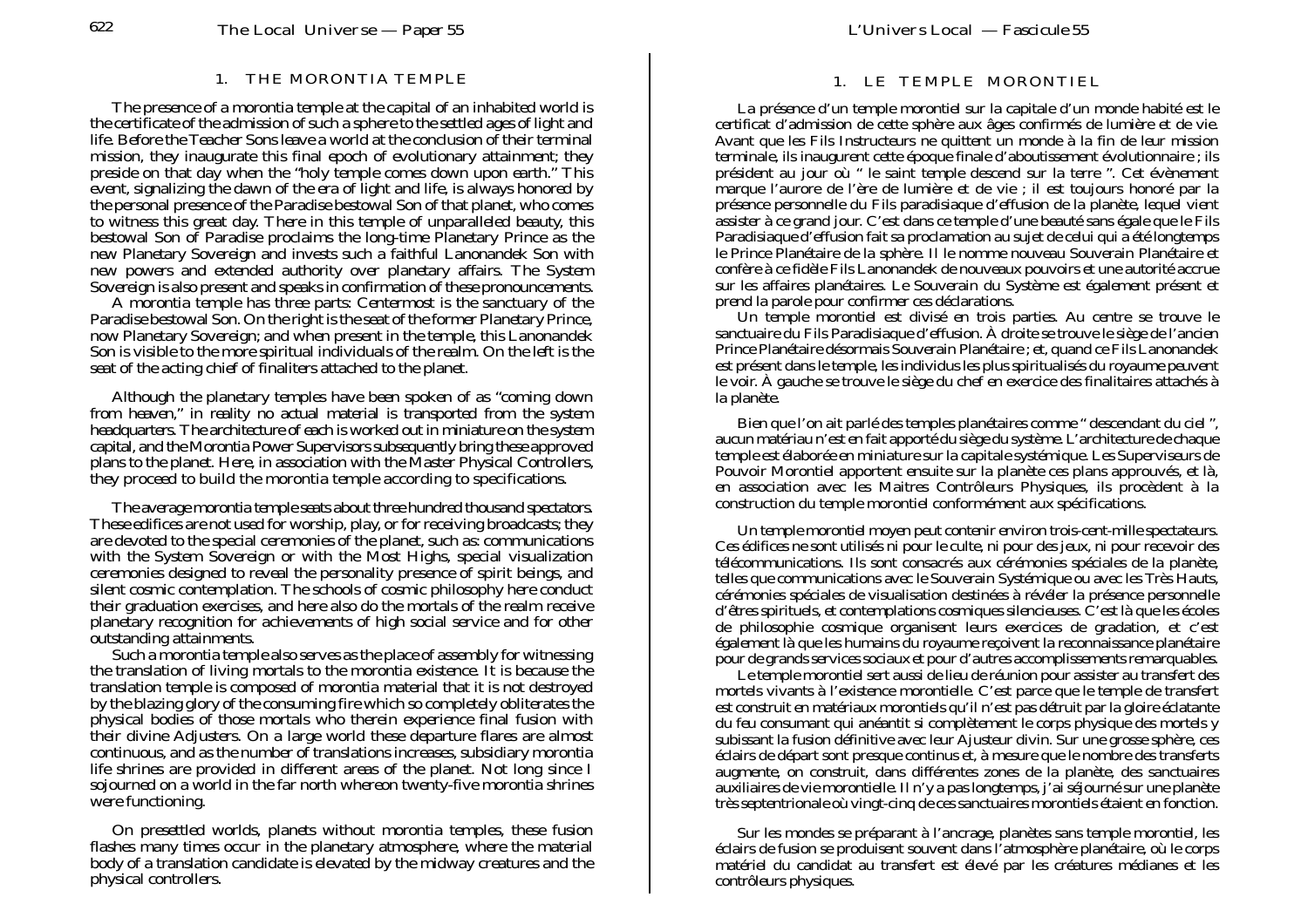## 2. DEATH AND TRANSLATION

Natural, physical death is not a mortal inevitability. The majority of advanced evolutionary beings, citizens on worlds existing in the final era of light and life, do not die; they are translated directly from the life in the flesh to the morontia existence.

This experience of translation from the material life to the morontia state —fusion of the immortal soul with the indwelling Adjuster—increases in frequency commensurate with the evolutionary progress of the planet. At first only a few mortals in each age attain translation levels of spiritual progress, but with the onset of the successive ages of the Teacher Sons, more and more Adjuster fusions occur before the termination of the lengthening lives of these progressing mortals; and by the time of the terminal mission of the Teacher Sons, approximately one quarter of these superb mortals are exempt from natural death.

Farther along in the era of light and life the midway creatures or their associates sense the approaching status of probable soul-Adjuster union and signify this to the destiny guardians, who in turn communicate these matters to the finaliter group under whose jurisdiction this mortal may be functioning; then there is issued the summons of the Planetary Sovereign for such a mortal to resign all planetary duties, bid farewell to the world of his origin, and repair to the inner temple of the Planetary Sovereign, there to await morontia transit, the translation flash, from the material domain of evolution to the morontia level of prespirit progression.

When the family, friends, and working group of such a fusion candidate have forgathered in the morontia temple, they are distributed around the central stage whereon the fusion candidates are resting, meantime freely conversing with their assembled friends. A circle of intervening celestial personalities is arranged to protect the material mortals from the action of the energies manifest at the instant of the "life flash" which delivers the ascension candidate from the bonds of material flesh, thereby doing for such an evolutionary mortal everything that natural death does for those who are thereby delivered from the flesh.

Many fusion candidates may be assembled in the spacious temple at the same time. And what a beautiful occasion when mortals thus forgather to witness the ascension of their loved ones in spiritual flames, and what a contrast to those earlier ages when mortals must commit their dead to the embrace of the terrestrial elements! The scenes of weeping and wailing characteristic of earlier epochs of human evolution are now replaced by ecstatic joy and the sublimest enthusiasm as these God-knowing mortals bid their loved ones a transient farewell as they are removed from their material associations by the spiritual fires of consuming grandeur and ascending glory. On worlds settled in light and life, "funerals" are occasions of supreme joy, profound satisfaction, and inexpressible hope.

The souls of these progressing mortals are increasingly filled with faith, hope, and assurance. The spirit permeating those gathered around the translation shrine resembles that of the joyful friends and relatives who might assemble at <sup>a</sup> graduating exercise for one of their group, or who might come together to

#### 2. MORT ET TRANSFERT

La mort physique naturelle n'est pas inévitable pour les humains. La majorité des êtres évolutionnaires avancés, citoyens de mondes parvenus à l'ère finale de lumière et de vie, ne meurent pas. Ils sont transférés directement de la vie dans la chair à l'existence morontielle.

Cette expérience de transfert de la vie matérielle à l'état morontiel—la fusion de l'âme immortelle avec l'Ajusteur intérieur—a lieu avec une fréquence qui s'accroit proportionnellement au progrès évolutionnaire de la planète. Au début, seuls quelques mortels au cours de chaque âge atteignent les niveaux de progrès spirituel permettant le transfert, mais, avec l'approche des âges successifs inaugurés par les Fils Instructeurs, il se produit de plus en plus de fusions avec l'Ajusteur avant la fin de la vie, de plus en plus longue, de ces mortels en progrès ; et, à l'époque de la mission terminale des Fils Instructeurs, environ un quart de ces mortels superbes sont exempts de la mort naturelle.

Plus tard encore dans l'ère de lumière et de vie, les créatures médianes ou leurs associés sentent l'approche de l'état où une âme va probablement s'unir avec son Ajusteur. Ils le signifient aux gardiens de la destinée qui, à leur tour, communiquent le renseignement au groupe finalitaire sous la juridiction duquel le mortel travaille. Ensuite, le Prince Planétaire invite ce mortel à se démettre de toutes ses fonctions planétaires, à faire ses adieux à son monde d'origine et à se présenter au temple intérieur du Souverain Planétaire pour y attendre le transit morontiel, l'éclair de transfert entre le domaine matériel de l'évolution et le niveau morontiel de progression préspirituelle.

Quand la famille, les amis et le groupe de travail du candidat à la fusion se sont réunis dans le temple morontiel, ils se répartissent autour de la scène centrale où les candidats à la fusion se reposent en causant librement avec leurs amis rassemblés. Un cercle intermédiaire de personnalités célestes est mis en place pour protéger les mortels matériels de l'action des énergies qui se manifestent au moment où jaillit " l'éclair de vie " délivrant des liens de la chair mortelle le candidat à l'ascension. Cet éclair opère sur le mortel évolutionnaire toutes les transformations que la mort naturelle effectue sur ceux qu'elle délivre de la chair.

Beaucoup de candidats à la fusion peuvent être rassemblés en même temps dans le temple spacieux. Quelle merveilleuse occasion pour les mortels de se réunir ainsi pour assister à l'ascension de leurs bien-aimés dans des flammes spirituelles, et quel contraste avec les âges antérieurs où les mortels devaient livrer leurs morts à l'emprise des éléments terrestres ! Les scènes de pleurs et de lamentations, qui caractérisent les époques primitives de l'évolution humaine, sont maintenant remplacées par une joie extatique et un enthousiasme sublime tandis que ces mortels connaissant Dieu font des adieux temporaires à leurs bienaimés et sont dissociés de leurs attaches matérielles par les feux spirituels de la grandeur ardente et de la gloire ascendante. Sur les mondes ancrés dans la lumière et la vie, les " funérailles " sont des occasions de joie suprême, de satisfaction profonde et d'espérance inexprimable.

L'âme de ces mortels en progrès est de plus en plus remplie de foi, d'espoir et d'assurance. L'esprit qui imprègne les spectateurs entourant le sanctuaire de transition ressemble à celui d'amis et de parents joyeux qui assisteraient aux examens de diplôme d'un candidat de leur groupe, ou qui se réuniraient pour être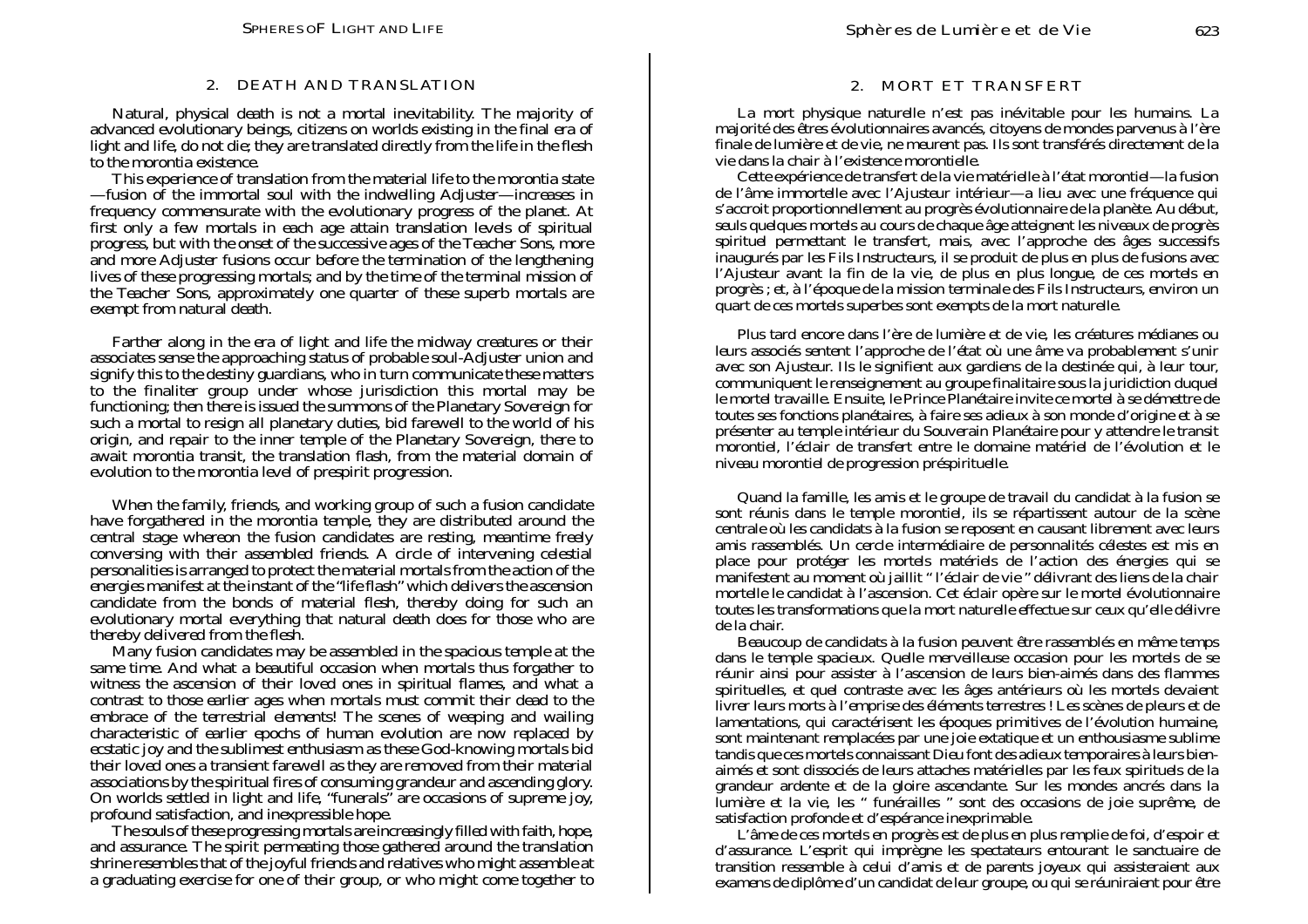witness the conferring of some great honor upon one of their number. And it would be decidedly helpful if less advanced mortals could only learn to view natural death with something of this same cheerfulness and lightheartedness.

Mortal observers can see nothing of their translated associates subsequent to the fusion flash. Such translated souls proceed by Adjuster transit direct to the resurrection hall of the appropriate morontia-training world. These transactions concerned with the translation of living human beings to the morontia world are supervised by an archangel who was assigned to such a world on the day when it was first settled in light and life.

By the time a world attains the fourth stage of light and life, more than half the mortals leave the planet by translation from among the living. Such diminishment of death continues on and on, but I know of no system whose inhabited worlds, even though long settled in life, are entirely free from natural death as the technique of escape from the bonds of flesh. And until such a high state of planetary evolution is uniformly attained, the morontia-training worlds of the local universe must continue in service as educational and cultural spheres for the evolving morontia progressors. The elimination of death is theoretically possible, but it has not yet occurred according to my observation. Perhaps such a status may be attained during the faraway stretches of the succeeding epochs of the seventh stage of settled planetary life.

The translated souls of the flowering ages of the settled spheres do not pass through the mansion worlds. Neither do they sojourn, as students, on the morontia worlds of the system or constellation. They do not pass through any of the earlier phases of morontia life. They are the only ascending mortals who so nearly escape the morontia transition from material existence to semispirit status. The initial experience of such *Son-seized* mortals in the ascension career is in the services of the progression worlds of the universe headquarters. And from these study worlds of Salvington they go back as teachers to the very worlds they passed by, subsequently going on inward to Paradise by the established route of mortal ascension.

Could you but visit a planet in an advanced stage of development, you would quickly grasp the reasons for providing for the differential reception of ascending mortals on the mansion and higher morontia worlds. You would readily understand that beings passing on from such highly evolved spheres are prepared to resume their Paradise ascent far in advance of the average mortal arriving from a disordered and backward world like Urantia.

No matter from what level of planetary attainment human beings may ascend to the morontia worlds, the seven mansion spheres afford them ample opportunity to gain in experience as teacher-students all of everything which they failed to pass through because of the advanced status of their native planets.

The universe is unfailing in the application of these equalizing techniques designed to insure that no ascender shall be deprived of aught which is essential to his ascension experience.

## 3. THE GOLDEN AGES

During this age of light and life the world increasingly prospers under the fatherly rule of the Planetary Sovereign. By this time the worlds are progressing under the momentum of one language, one religion, and, on normal spheres, témoins de l'octroi d'un grand honneur à l'un des leurs. Il serait certainement avantageux que des humains moins évolués apprennent quelque peu à considérer la mort naturelle avec la même gaieté et le même enjouement.

Après l'éclair de fusion, les observateurs mortels ne peuvent plus rien voir de leurs compagnons transférés. Les âmes transférées se rendent directement par transit d'Ajusteurs à la salle de résurrection du monde approprié d'éducation morontielle. Les affaires concernant le transfert de mortels vivants au monde morontiel sont supervisées par un archange affecté à la sphère le jour où celle-ci a été ancrée dans la lumière et la vie.

À l'époque où un monde atteint le quatrième stade de lumière et de vie, plus de la moitié des mortels quittent la planète par transfert en s'élevant hors du monde des vivants. La diminution du nombre des morts se poursuit constamment, mais je ne connais aucun système dont les mondes habités, même ancrés depuis longtemps dans la vie, soient entièrement délivrés de la mort naturelle comme technique pour échapper aux liens de la chair. Et, jusqu'à ce que cet état supérieur d'évolution planétaire soit uniformément atteint, il faut que les mondes d'entrainement morontiel de l'univers local continuent à servir de sphères éducatives et culturelles aux progresseurs morontiels en évolution. L'élimination de la mort est théoriquement possible, mais, d'après ce que j'ai observé, elle ne s'est pas encore produite. Peut-être ce statut est-il susceptible d'être atteint dans les lointaines étapes futures des époques successives marquant le septième stade de l'ancrage dans la vie planétaire.

Les âmes transférées durant les âges d'épanouissement des sphères ancrées ne passent pas par les mondes des maisons. Elles ne séjournent pas non plus sur les mondes morontiels du système ou de la constellation pour y étudier. Elles ne passent par aucune des phases primitives de la vie morontielle. Ces ascendeurs mortels sont les seuls qui évitent d'aussi près la transition morontielle entre l'existence matérielle et le statut semi-spirituel. L'expérience initiale de ces mortels *saisis-par-le-Fils* dans leur carrière ascendante a lieu dans les services des mondes de progression du siège de l'univers local. Partant ensuite de ces mondes d'étude de Salvington, ils retournent comme instructeurs sur les mondes qu'ils ont courtcircuités et se dirigent ensuite vers l'intérieur, vers le Paradis, par la route établie pour l'ascension des mortels.

Si vous pouviez seulement visiter une planète à un stade avancé de développement, vous saisiriez vite les raisons qui motivent une réception différenciée des ascendeurs sur les mondes des maisons et sur les mondes morontiels supérieurs. Vous comprendriez aisément que des êtres quittant ces sphères hautement évoluées sont prêts à reprendre leur ascension vers le Paradis bien avant la moyenne des mortels arrivant d'un monde désordonné et arriéré comme Urantia.

Quel que soit le niveau d'aboutissement planétaire d'où les hommes partent pour s'élever aux mondes morontiels, les sept sphères des maisons leur fournissent d'amples occasions d'acquérir par expérience comme maitres-élèves toutes les notions qui leur manquent à cause du statut avancé de leur planète natale.

L'univers ne manque jamais d'appliquer ces techniques d'égalisation destinées à veiller à ce que nul ascendeur ne soit privé de rien d'essentiel à son expérience d'ascension.

## 3. LES ÂGES D'OR

Durant cet âge de lumière et de vie, le monde prospère de plus en plus sous le règne paternel du Souverain Planétaire. À ces époques, les mondes progressent avec la force vive d'un seul langage, d'une seule religion et, sur les sphères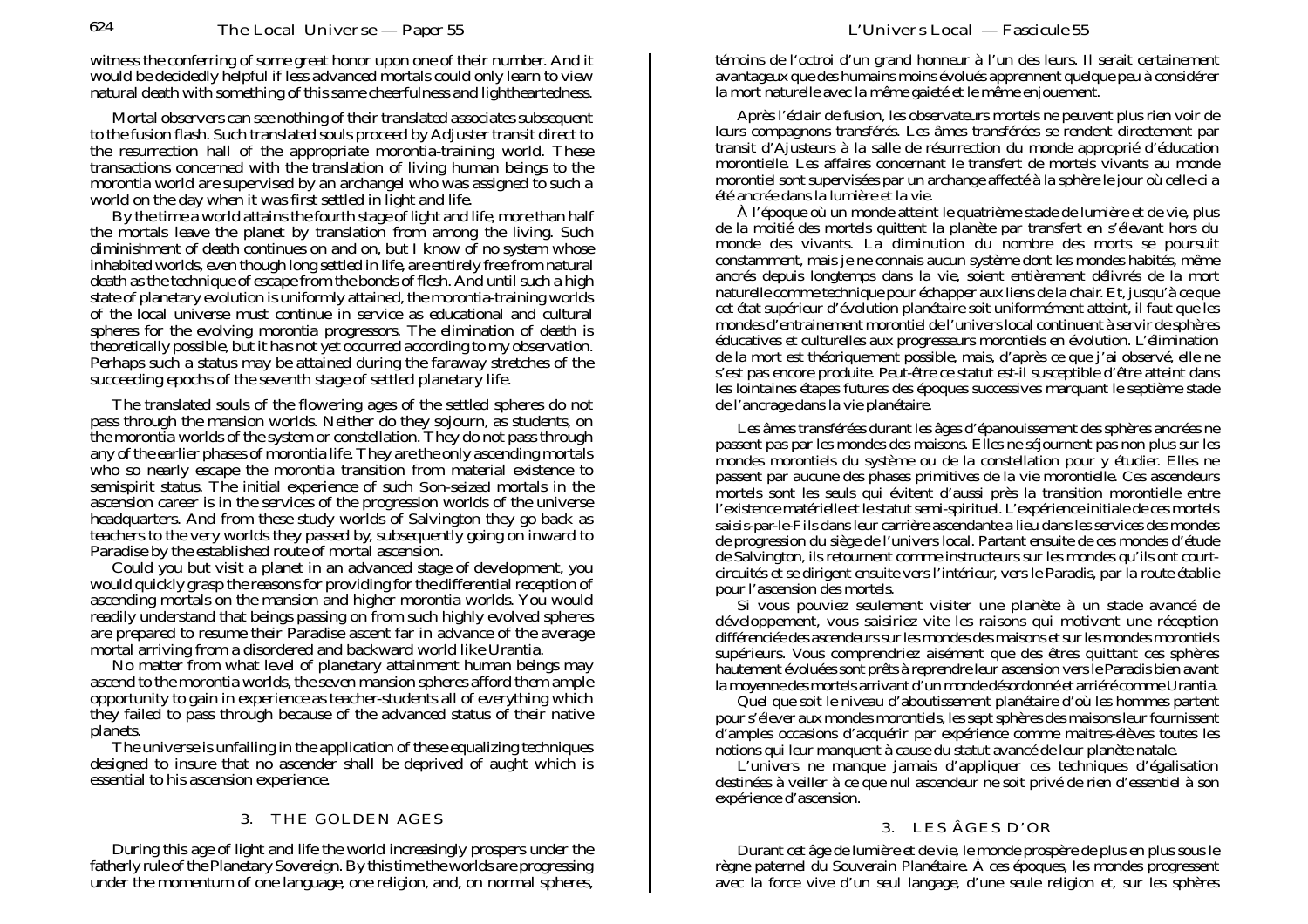one race. But this age is not perfect. These worlds still have well-appointed hospitals, homes for the care of the sick. There still remain the problems of caring for accidental injuries and the inescapable infirmities attendant upon the decrepitude of old age and the disorders of senility. Disease has not been entirely vanquished, neither have the earth animals been subdued in perfection; but such worlds are like Paradise in comparison with the early times of primitive man during the pre-Planetary Prince age. You would instinctively describe such a realm—could you be suddenly transported to a planet in this stage of development—as heaven on earth.

Human government in the conduct of material affairs continues to function throughout this age of relative progress and perfection. The public activities of a world in the first stage of light and life which I recently visited were financed by the tithing technique. Every adult worker—and all ablebodied citizens worked at something—paid ten per cent of his income or increase to the public treasury, and it was disbursed as follows:

1. Three per cent was expended in the promotion of truth—science, education, and philosophy.

2. Three per cent was devoted to beauty—play, social leisure, and art.

3. Three per cent was dedicated to goodness—social service, altruism, and religion.

4. One per cent was assigned to the insurance reserves against the risk of incapacity for labor resultant from accident, disease, old age, or unpreventable disasters.

The natural resources of this planet were administered as social possessions, community property.

On this world the highest honor conferred upon a citizen was the order of "supreme service," being the only degree of recognition ever to be granted in the morontia temple. This recognition was bestowed upon those who had long distinguished themselves in some phase of supermaterial discovery or planetary social service.

The majority of social and administrative posts were held jointly by men and women. Most of the teaching was also done jointly; likewise all judicial trusts were discharged by similar associated couples.

On these superb worlds the childbearing period is not greatly prolonged. It is not best for too many years to intervene between the ages of a family of children. When close together in age, children are able to contribute much more to their mutual training. And on these worlds they are magnificently trained by the competitive systems of keen striving in the advanced domains and divisions of diverse achievement in the mastery of truth, beauty, and goodness. Never fear but that even such glorified spheres present plenty of evil, real and potential, which is stimulative of the choosing between truth and error, good and evil, sin and righteousness.

Nevertheless, there is a certain, inevitable penalty attaching to mortal existence on such advanced evolutionary planets. When a settled world progresses beyond the third stage of light and life, all ascenders are destined, before attaining the minor sector, to receive some sort of transient assignment on a planet passing through the earlier stages of evolution.

normales, d'une seule race ; mais cet âge n'est pas parfait. Ces mondes ont encore des hôpitaux bien installés, des cliniques pour prendre soin des malades. Il y subsiste encore le problème de soigner les blessures accidentelles et les infirmités inévitables qui accompagnent la décrépitude de l'âge et les troubles de la sénilité. La maladie n'a pas encore été entièrement vaincue et les animaux terrestres n'ont pas été parfaitement soumis, mais ces mondes ressemblent au Paradis en comparaison des premiers temps de l'homme primitif durant l'âge qui précède le Prince Planétaire. Si vous pouviez être transportés subitement sur une planète à ce stade de développement, vous qualifierez instinctivement ce royaume de ciel sur terre.

Un gouvernement humain pour la conduite des affaires matérielles continue à fonctionner pendant tout cet âge de progrès et de perfection relatifs. Sur un monde que j'ai récemment visité et qui en était au premier stade de lumière et de vie, les activités publiques étaient financées par la technique de la dîme. Chaque travailleur adulte—et tous les citoyens valides travaillaient à quelque chose payait dix pour cent de ses revenus ou de ses plus-values au trésor public qui en disposait de la manière suivante :

1. Trois pour cent étaient dépensés pour la promotion de la vérité—science, éducation et philosophie.

2. Trois pour cent étaient consacrés à la beauté—jeux, loisirs sociaux et arts.

3. Trois pour cent étaient consacrés à la bonté—services sociaux, altruisme et religion.

4. Un pour cent étaient affectés aux réserves d'assurance contre le risque d'incapacité de travail résultant d'accidents, de maladies, de vieillesse ou de désastres inéluctables.

Les ressources naturelles de cette planète étaient administrées comme des possessions sociales, des propriétés de la communauté.

Sur ce monde, le plus grand honneur conféré à un citoyen était l'ordre du " service suprême ", le seul titre de reconnaissance que l'on décernait dans le temple morontiel. Il était attribué à ceux qui s'étaient longtemps distingués dans une phase de découvertes supramatérielles ou de service social planétaire.

La plupart des postes sociaux et administratifs étaient tenus conjointement par un homme et une femme. La majeure partie de l'enseignement était aussi donnée conjointement, et les responsabilités judiciaires étaient toutes assumées par des couples associés similaires.

Sur ces mondes superbes, la période de fécondité des femmes n'est pas très prolongée. Il n'est pas souhaitable qu'il y ait de trop grands écarts d'âge entre les enfants d'une même famille. Quand ils sont rapprochés, ils peuvent beaucoup mieux contribuer à leur éducation mutuelle. Sur ces planètes, ils sont magnifiquement éduqués par des systèmes compétitifs d'efforts assidus dans les domaines et départements avancés où l'on réalise des accomplissements divers dans la maitrise de la vérité, de la beauté et de la bonté. N'ayez crainte cependant, même ces sphères glorifiées présentent une bonne moisson de mal, tant réel que potentiel, qui stimule le choix entre la vérité et l'erreur, entre le bien et le mal, entre le péché et la droiture.

Néanmoins, il existe une pénalité certaine et inévitable attachée à l'existence mortelle sur les planètes évolutionnaires avancées. Lorsqu'un monde ancré progresse au delà du troisième stade de lumière et de vie, tous les ascendeurs sont destinés à recevoir, avant d'atteindre le secteur mineur, une affectation temporaire d'une sorte ou d'une autre sur une planète passant par les stades primitifs de l'évolution.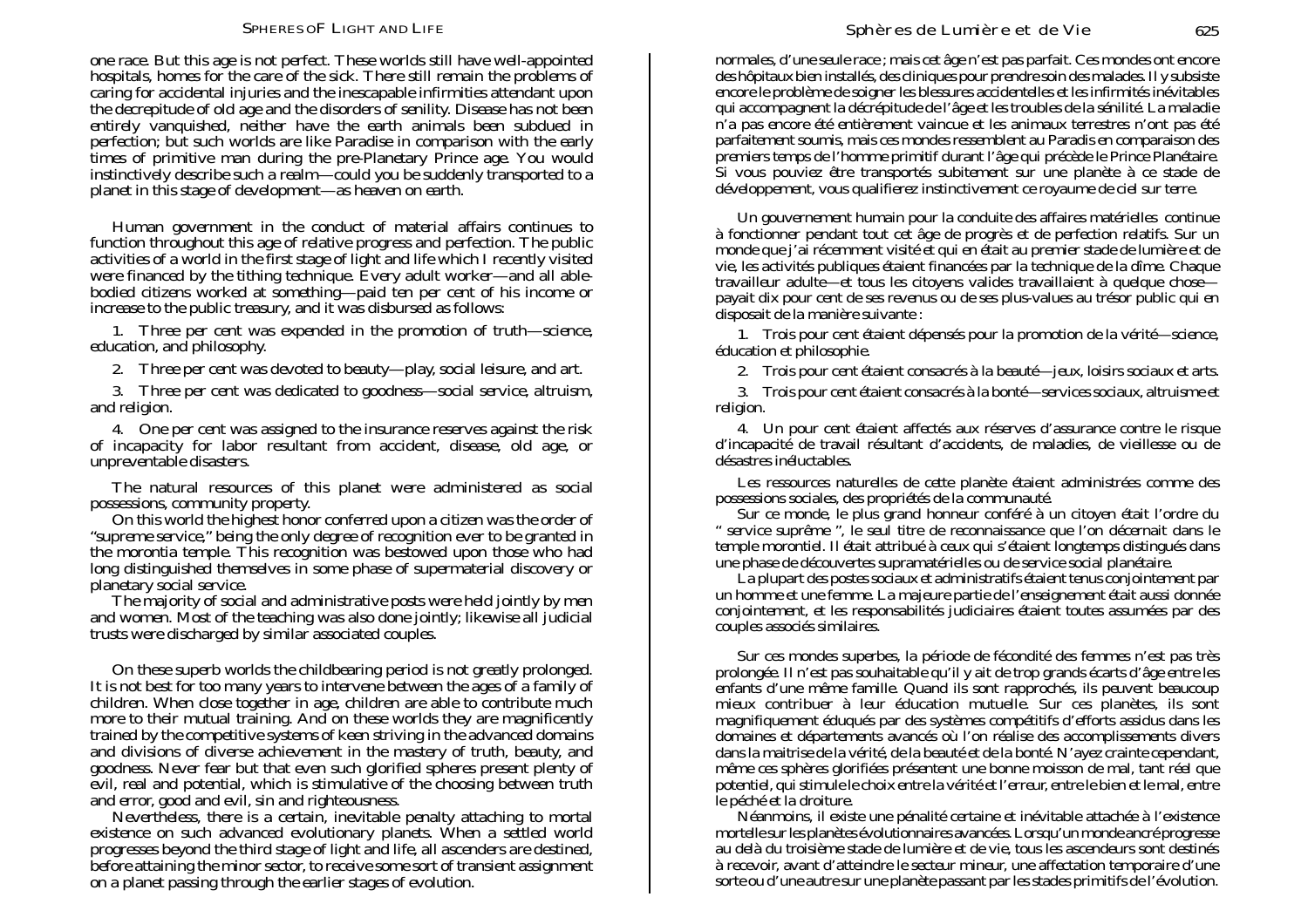Each of these successive ages represents advancing achievements in all phases of planetary attainment. In the initial age of light the revelation of truth was enlarged to embrace the workings of the universe of universes, while the Deity study of the second age is the attempt to master the protean concept of the nature, mission, ministry, associations, origin, and destiny of the Creator Sons, the first level of God the Sevenfold.

A planet the size of Urantia, when fairly well settled, would have about one hundred subadministrative centers. These subordinate centers would be presided over by one of the following groups of qualified administrators:

1. Young Material Sons and Daughters brought from the system headquarters to act as assistants to the ruling Adam and Eve.

2. The progeny of the semimortal staff of the Planetary Prince who were procreated on certain worlds for this and other similar responsibilities.

3. The direct planetary progeny of Adam and Eve.

4. Materialized and humanized midway creatures.

5. Mortals of Adjuster-fusion status who, upon their own petition, are temporarily exempted from translation by the order of the Personalized Adjuster of universe chieftainship in order that they may continue on the planet in certain important administrative posts.

6. Specially trained mortals of the planetary schools of administration who have also received the order of supreme service of the morontia temple.

7. Certain elective commissions of three properly qualified citizens who are sometimes chosen by the citizenry by direction of the Planetary Sovereign in accordance with their special ability to accomplish some definite task which is needful in that particular planetary sector.

The great handicap confronting Urantia in the matter of attaining the high planetary destiny of light and life is embraced in the problems of disease, degeneracy, war, multicolored races, and multilingualism.

No evolutionary world can hope to progress beyond the first stage of settledness in light until it has achieved one language, one religion, and one philosophy. Being of one race greatly facilitates such achievement, but the many peoples of Urantia do not preclude the attainment of higher stages.

## 4. ADMINISTRATIVE READJUSTMENTS

In the successive stages of settled existence the inhabited worlds make marvelous progress under the wise and sympathetic administration of the volunteer Corps of the Finality, ascenders of Paradise attainment who have come back to minister to their brethren in the flesh. These finaliters are active in co-operation with the Trinity Teacher Sons, but they do not begin their real participation in world affairs until the morontia temple appears on earth.

Upon the formal inauguration of the planetary ministry of the Corps of the Finality, the majority of the celestial hosts withdraw. But the seraphic guardians of destiny continue their personal ministry to the progressing mortals in light; indeed such angels come in ever-increasing numbers throughout the settled ages since larger and larger groups of human beings reach the third cosmic circle of co-ordinate mortal attainment during the planetary life span.

Chaque ère successive représente des accomplissements plus élevés dans toutes les phases d'aboutissement planétaire. Au stade initial de la lumière, la révélation de la vérité est élargie jusqu'à embrasser les opérations de l'univers des univers ; tandis qu'au cours du second âge, l'étude de la Déité tend à approfondir le concept protéiforme de la nature, de la mission, du ministère, des associations, de l'origine et de la destinée des Fils Créateurs, premier niveau de Dieu le Septuple.

Une planète de la dimension d'Urantia, lorsqu'elle est assez bien ancrée, pourrait disposer d'une centaine de sous-centres administratifs. Ces centres subordonnés seraient présidés par un des groupes suivants d'administrateurs qualifiés :

1. Les jeunes Fils et Filles Matériels amenés du siège systémique pour travailler comme assistants de l'Adam et de l'Ève régnants.

2. Les descendants de l'état-major semi-mortel du Prince Planétaire qui furent procréés sur certains mondes en vue de cette responsabilité et de quelques autres semblables.

3. La progéniture planétaire directe d'Adam et d'Ève.

4. Les créatures médianes matérialisées et humanisées.

5. Les mortels ayant statut de fusion avec leur Ajusteur et qui, sur leur propre demande et sur ordre de l'Ajusteur Personnalisé chef de son ordre dans l'univers, sont temporairement dispensés de transfert pour pouvoir conserver sur la planète certains postes administratifs importants.

6. Les mortels spécialement entrainés sortant des écoles planétaires d'administration et ayant mérité l'ordre du suprême service du temple morontiel.

7. Certaines commissions élues de trois citoyens bien qualifiés, parfois choisis par la communauté sous la direction du Souverain Planétaire d'après leur aptitude spéciale à accomplir certaines tâches définies nécessaires dans ce secteur planétaire particulier.

Le grand handicap auquel Urantia doit faire face pour atteindre la haute destinée planétaire de lumière et de vie provient des problèmes de la maladie, de la dégénérescence, de la guerre, des races multicolores et du multilinguisme.

Nul monde évolutionnaire ne peut espérer progresser au delà du premier stade d'ancrage dans la lumière sans s'être rallié à un seul langage, une seule religion, une seule philosophie. Le fait de n'appartenir qu'à une race facilite grandement cet accomplissement, mais l'existence de nombreux peuples sur Urantia n'exclut pas l'aboutissement à des stades supérieurs.

## 4. RAJUSTEMENTS ADMINISTRATIFS

Au cours des stades successifs de l'existence ancrée, les mondes habités font de merveilleux progrès sous la sage et sympathique administration des volontaires du Corps de la Finalité, ascendeurs ayant atteint le Paradis et revenus apporter leur ministère à leurs frères dans la chair. Ces finalitaires coopèrent activement avec les Fils Instructeurs de la Trinité, mais ne commencent pas à participer réellement aux affaires du monde avant l'apparition sur terre du temple morontiel.

Après que le ministère planétaire du Corps de la Finalité a été officiellement installé, la majorité des légions célestes se retire, mais les gardiens séraphiques de la destinée continuent leur ministère personnel auprès des mortels progressant dans la lumière ; en effet ces anges arrivent même en nombre toujours croissant pendant les âges ancrés, car des groupes de plus en plus importants d'êtres humains atteignent durant leur vie sur la planète le troisième cercle cosmique d'aboutissement mortel coordonné.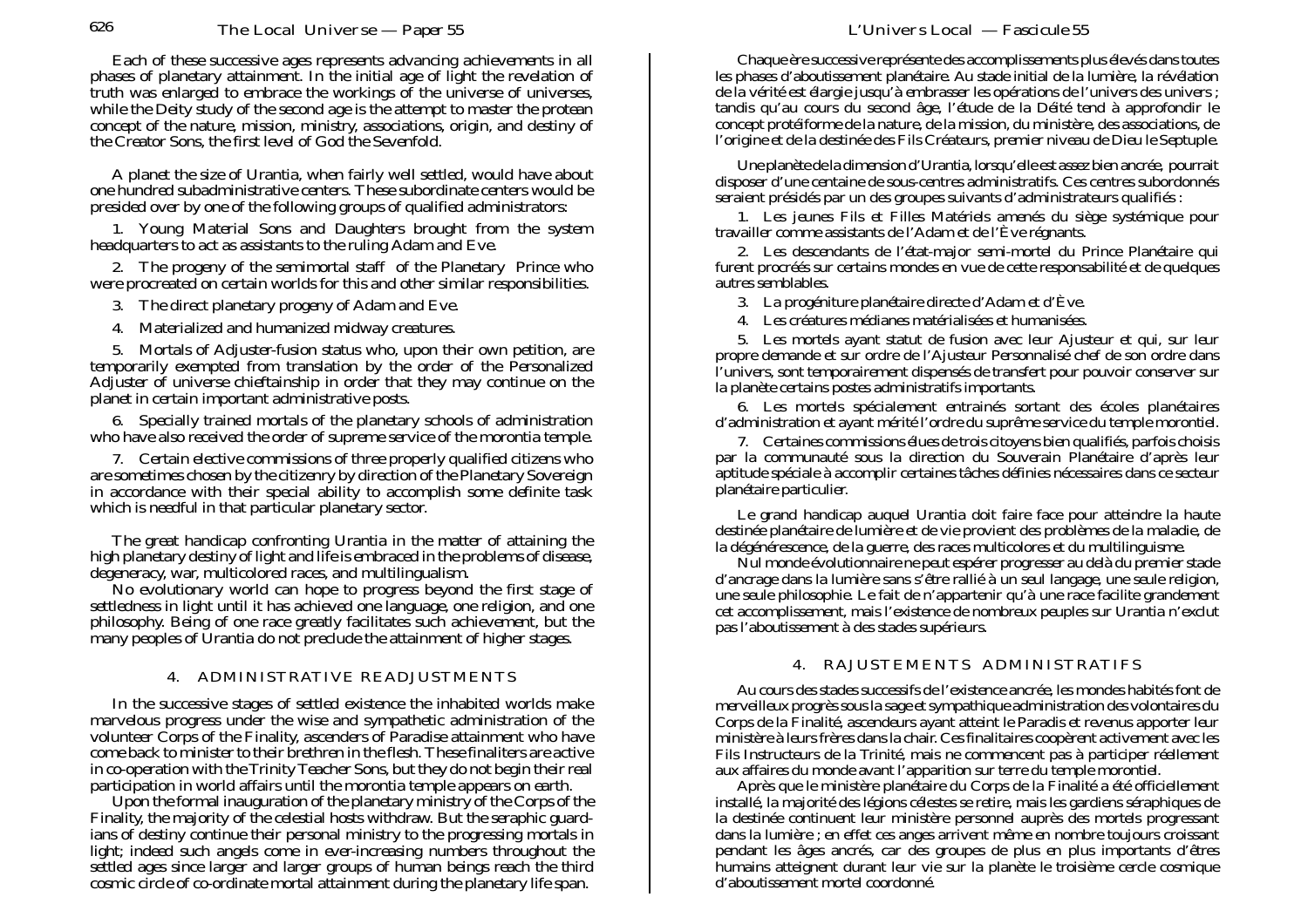This is merely the first of the successive administrative adjustments which attend the unfolding of the successive ages of increasingly brilliant attainment on the inhabited worlds as they pass from the first to the seventh stage of settled existence.

1. *The first stage of light and life.* A world in this initial settled stage is being administered by three rulers:

a. The Planetary Sovereign, presently to be advised by a counseling Trinity Teacher Son, in all probability the chief of the terminal corps of such sons to function on the planet.

b. The chief of the planetary corps of finaliters.

c. Adam and Eve, who function jointly as the unifiers of the dual leadership of the Prince-Sovereign and the chief of finaliters.

Acting as interpreters for the seraphic guardians and the finaliters are the exalted and liberated midway creatures. One of the last acts of the Trinity Teacher Sons on their terminal mission is to liberate the midwayers of the realm and to promote (or restore) them to advanced planetary status, assigning them to responsible places in the new administration of the settled sphere. Such changes have already been made in the range of human vision as enable mortals to recognize these heretofore invisible cousins of the early Adamic regime. This is made possible by the final discoveries of physical science in liaison with the enlarged planetary functions of the Master Physical Controllers.

The System Sovereign has authority to release midway creatures any time after the first settled stage so that they may humanize in the morontia by the aid of the Life Carriers and the physical controllers and, after receiving Thought Adjusters, start out on their Paradise ascension.

In the third and subsequent stages, some of the midwayers are still functioning, chiefly as contact personalities for the finaliters, but as each stage of light and life is entered, new orders of liaison ministers largely replace the midwayers; very few of them ever remain beyond the fourth stage of light. The seventh stage will witness the coming of the first absonite ministers from Paradise to serve in the places of certain universe creatures.

2. *The second stage of light and life.* This epoch is signalized on the worlds by the arrival of a Life Carrier who becomes the volunteer adviser of the planetary rulers regarding the further efforts to purify and stabilize the mortal race. Thus do the Life Carriers actively participate in the further evolution of the human race—physically, socially, and economically. And then they extend their supervision to the further purification of the mortal stock by the drastic elimination of the retarded and persisting remnants of inferior potential of an intellectual, philosophic, cosmic, and spiritual nature. Those who design and plant life on an inhabited world are fully competent to advise the Material Sons and Daughters, who have full and unquestioned authority to purge the evolving race of all detrimental influences.

From the second stage on throughout the career of a settled planet the Teacher Sons serve as counselors to the finaliters. During such missions they serve as volunteers and not by assignment; and they serve exclusively with the finaliter corps except that, upon the consent of the System Sovereign, they may be had as advisers to the Planetary Adam and Eve.

Ceci n'est que le premier des ajustements administratifs accompagnant le déroulement des âges successifs d'aboutissements de plus en plus brillants sur les mondes habités passant du premier au septième stade d'existence ancrée.

1. *Le premier stade de lumière et de vie.* Un monde à ce stade initial d'ancrage est administré par trois chefs :

a. Le Souverain Planétaire tout de suite conseillé par un Fils Instructeur de la Trinité, très probablement le chef du dernier corps de ces Fils ayant opéré sur la planète

b. Le chef du corps planétaire des finalitaires.

c. Adam et Ève qui, conjointement, unifient le double commandement du Prince-Souverain et du chef des finalitaires.

Agissant comme interprètes pour les gardiens séraphiques et les finalitaires, se situent les créatures médianes élevées et libérées. L'un des derniers actes des Fils Instructeurs de la Trinité dans leur mission terminale consiste à libérer les médians du royaume et à les promouvoir (ou les rétablir) au statut planétaire avancé en les affectant à des postes de responsabilité dans la nouvelle administration de la sphère ancrée. Des modifications suffisantes ont déjà été effectuées dans le champ de la vision humaine pour permettre aux mortels de reconnaître ces cousins du régime adamique initial, jusque-là invisibles. Cela est rendu possible par les découvertes finales de la science physique en liaison avec les fonctions planétaires accrues des Maitres Contrôleurs Physiques.

Le Souverain Systémique a autorité pour libérer les créatures médianes à n'importe quel moment après le premier stade d'ancrage, pour leur permettre de s'humaniser sur les niveaux morontiels avec l'aide des Porteurs de Vie et des contrôleurs physiques. Ensuite, après avoir reçu leurs Ajusteurs de Pensée, ils pourront entreprendre leur ascension du Paradis.

Au troisième stade et au suivant, quelques médians opèrent encore comme personnalités de contact pour les finalitaires, mais, à mesure que l'on entre dans les stades successifs de lumière et de vie, de nouveaux ordres ministériels de liaison viennent remplacer la plupart des médians ; il en reste très peu au delà du quatrième stade de lumière. Le septième stade sera témoin de l'arrivée des premiers ministres absonites venant du Paradis pour servir de remplaçants à certaines créatures de l'univers.

2. *Le second stade de lumière et de vie*. Cette époque est marquée sur les mondes par l'arrivée d'un Porteur de Vie qui devient le consultant volontaire des chefs planétaires au sujet des nouveaux efforts à faire pour purifier et stabiliser la race mortelle. C'est ainsi que les Porteurs de Vie participent activement au progrès évolutif de la race humaine—physiquement, socialement et économiquement. Ils étendent alors leur supervision pour purifier davantage les lignées de mortels, en éliminant radicalement les retardataires qui subsistent avec un potentiel inférieur de nature intellectuelle, philosophique, cosmique et spirituelle. Ceux qui préparent et implantent la vie sur un monde habité sont pleinement qualifiés pour conseiller les Fils et les Filles Matériels qui jouissent d'une autorité entière et indiscutée pour

A partir du second stade et pendant toute la carrière d'une planète ancrée, les Fils Instructeurs servent de conseillers aux finalitaires. Durant ces missions, ils servent volontairement et non par désignation, et ils servent exclusivement auprès du corps finalitaire ; toutefois, avec le consentement du Souverain Systémique, l'Adam et l'Ève Planétaires peuvent les prendre comme consultants.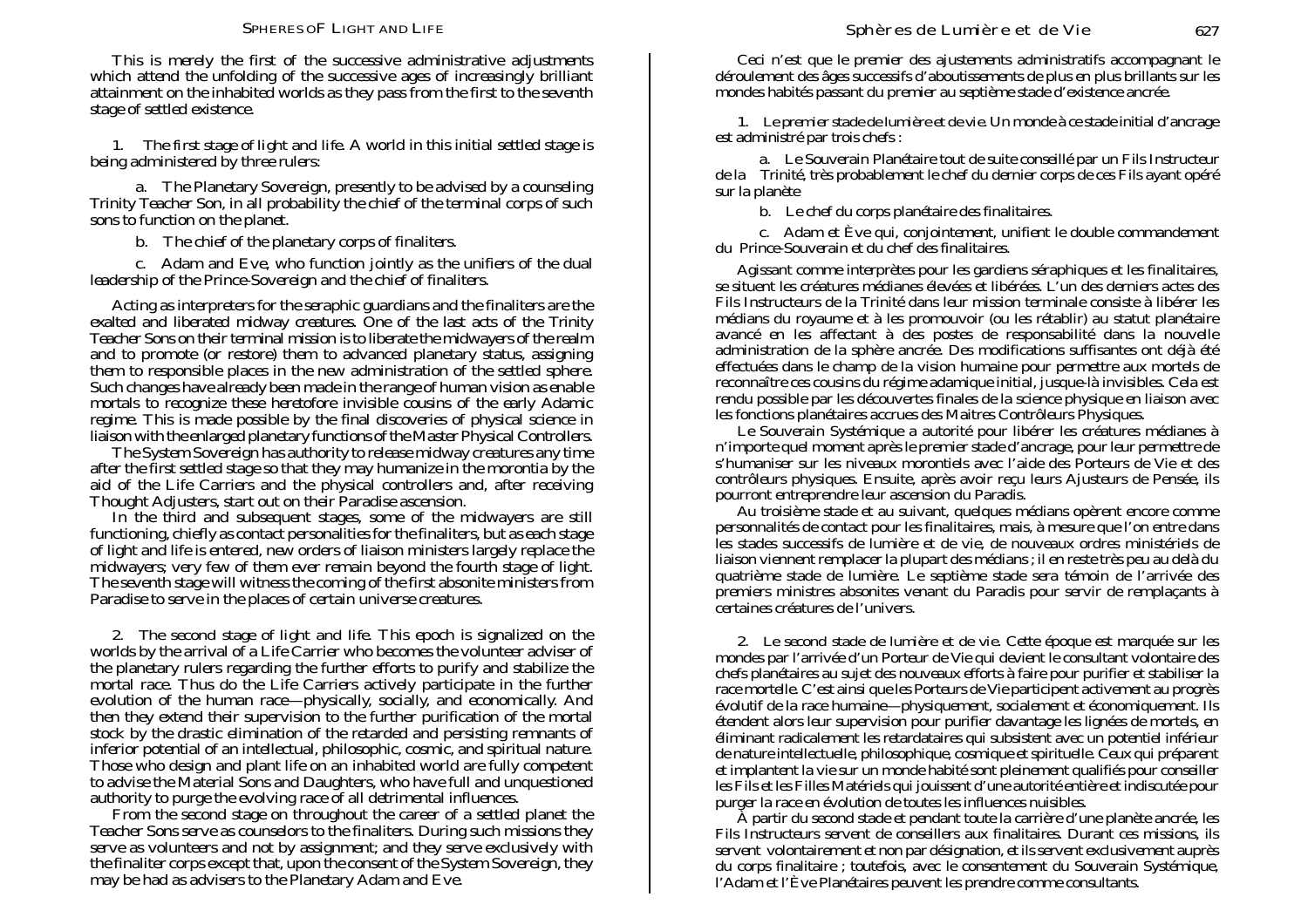3. *The third stage of light and life.* During this epoch the inhabited worlds arrive at a new appreciation of the Ancients of Days, the second phase of God the Sevenfold, and the representatives of these superuniverse rulers enter into new relationships with the planetary administration.

In each succeeding age of settled existence the finaliters function in ever-<br>increasing capacities. There exists a close working connection between the finaliters, the Evening Stars (the superangels), and the Trinity Teacher Sons.

During this or the following age a Teacher Son, assisted by the ministeringspirit quartette, becomes attached to the elective mortal chief executive, who now becomes associated with the Planetary Sovereign as joint administrator of world affairs. These mortal chief executives serve for twenty-five years of planetary time, and it is this new development that makes it easy for the Planetary Adam and Eve to secure release from their world of long-time assignment during the following ages.

The ministering-spirit quartettes consist of: the seraphic chief of the sphere, the superuniverse secoraphic counselor, the archangel of translations, and the omniaphim who functions as the personal representative of the Assigned Sentinel stationed on the system headquarters. But these advisers never proffer counsel unless it is asked for.

4. *The fourth stage of light and life.* On the worlds the Trinity Teacher Sons appear in new roles. Assisted by the creature-trinitized sons so long associated with their order, they now come to the worlds as volunteer counselors and advisers to the Planetary Sovereign and his associates. Such couples—Paradise-Havona-trinitized sons and ascender-trinitized sons represent differing universe viewpoints and diverse personal experiences which are highly serviceable to the planetary rulers.

At any time after this age the Planetary Adam and Eve can petition the Sovereign Creator Son for release from planetary duties in order to begin their Paradise ascent; or they can remain on the planet as directors of the newly appearing order of increasingly spiritual society composed of advanced mortals striving to comprehend the philosophic teachings of the finaliters portrayed by the Brilliant Evening Stars, who are now assigned to these worlds to collaborate in pairs with the seconaphim from the headquarters of the superuniverse.

The finaliters are chiefly engaged in initiating the new and supermaterial activities of society—social, cultural, philosophic, cosmic, and spiritual. As far as we can discern, they will continue this ministry far into the seventh epoch of evolutionary stability, when, possibly, they may go forth to minister in outer space; whereupon we conjecture their places may be taken by absonite beings from Paradise.

5. *The fifth stage of light and life.* The readjustments of this stage of settled existence pertain almost entirely to the physical domains and are of primary concern to the Master Physical Controllers.

6. *The sixth stage of light and life* witnesses the development of new functions of the mind circuits of the realm. Cosmic wisdom seems to become constitutive in the universe ministry of mind.

7. *The seventh stage of light and life.* Early in the seventh epoch the Trinity Teacher counselor of the Planetary Sovereign is joined by a volunteer ad-

3. *Le troisième stade de lumière et de vie*. Durant cette époque, les mondes habités parviennent à une nouvelle appréciation des Anciens des Jours, la seconde phase de Dieu le Septuple, et les représentants de ces chefs de superunivers ouvrent alors de nouvelles relations avec l'administration planétaire.

Dans chacun des âges successifs d'existence ancrée, les finalitaires servent en des capacités toujours accrues. Il existe une liaison opératoire étroite entre les finalitaires, les Étoiles du Soir (les superanges) et les Fils Instructeurs de la Trinité.

Durant cet âge ou le suivant, un Fils Instructeur, assisté de son quatuor d'esprits tutélaires, est attaché au chef exécutif humain élu, lequel devient l'associé du Souverain Planétaire comme administrateur conjoint des affaires du monde. Ces chefs exécutifs mortels servent pendant vingt-cinq ans du temps planétaire. C'est ce nouveau développement qui rend aisé à l'Adam et à l'Ève Planétaires de se libérer, au cours des âges suivants, du monde où ils ont été affectés si longtemps.

Les quatuors d'esprits tutélaires sont composés du chef séraphique de la sphère, du conseiller sécoraphique superuniversel, de l'archange des transferts et de l'omniaphin qui agit comme représentant personnel de la Sentinelle Affectée stationnée au siège du système. Mais ces consultants ne formulent jamais d'avis à moins qu'on ne leur en demande.

4. *Le quatrième stade de lumière et de vie*. Sur les mondes, les Fils Instructeurs de la Trinité apparaissent dans de nouveaux rôles. Assistés des fils trinitisés par des créatures associées depuis longtemps à leur ordre, ils viennent maintenant sur les mondes comme conseillers et consultants volontaires auprès du Souverain Planétaire et de ses associés. Ces couples de fils trinitisés du Paradis-Havona et de fils trinitisés par des ascendeurs représentent des points de vue universels différents et des expériences personnelles diverses, qui sont

extrêmement utiles aux chefs planétaires. À tout moment après ce quatrième stade, l'Adam et l'Ève Planétaires peuvent introduire, auprès du Fils Créateur Souverain, une demande pour être relevés de leurs devoirs planétaires en vue de commencer leur ascension vers le Paradis ; ils peuvent aussi rester sur la planète pour diriger l'ordre nouvellement apparu d'une société à spiritualité croissante, composée de mortels avancés qui s'efforcent de comprendre les enseignements philosophiques des finalitaires, exposés par les Brillantes Étoiles du Soir. Celles-ci sont maintenant affectées à ces mondes pour collaborer par paires avec les seconaphins venus du siège du superunivers.

Les finalitaires s'occupent principalement d'inaugurer les activités nouvelles et supramatérielles de la société—sociales, culturelles, philosophiques, cosmiques et spirituelles. Aussi loin que nous puissions discerner, ils poursuivront ce ministère très tard dans la septième époque de stabilité évolutionnaire. Il est possible qu'ils aillent ensuite l'exercer dans l'espace extérieur, et, dans ce cas, nous supposons qu'ils pourraient être remplacés par des êtres absonites venant du Paradis.

5. *Le cinquième stade de lumière et de vie*. Les rajustements de ce stade d'existence ancrée concernent presque entièrement le domaine physique et intéressent au premier chef les Maitres Contrôleurs Physiques.

6. *Le sixième stade de lumière et de vie* est témoin du développement de nouvelles fonctions des circuits mentaux du royaume. La sagesse cosmique paraît devenir partie constituante du ministère universel du mental.

7. *Le septième stade de lumière et de vie.* De bonne heure dans la septième époque, l'Instructeur de la Trinité qui conseille le Souverain Planétaire est rejoint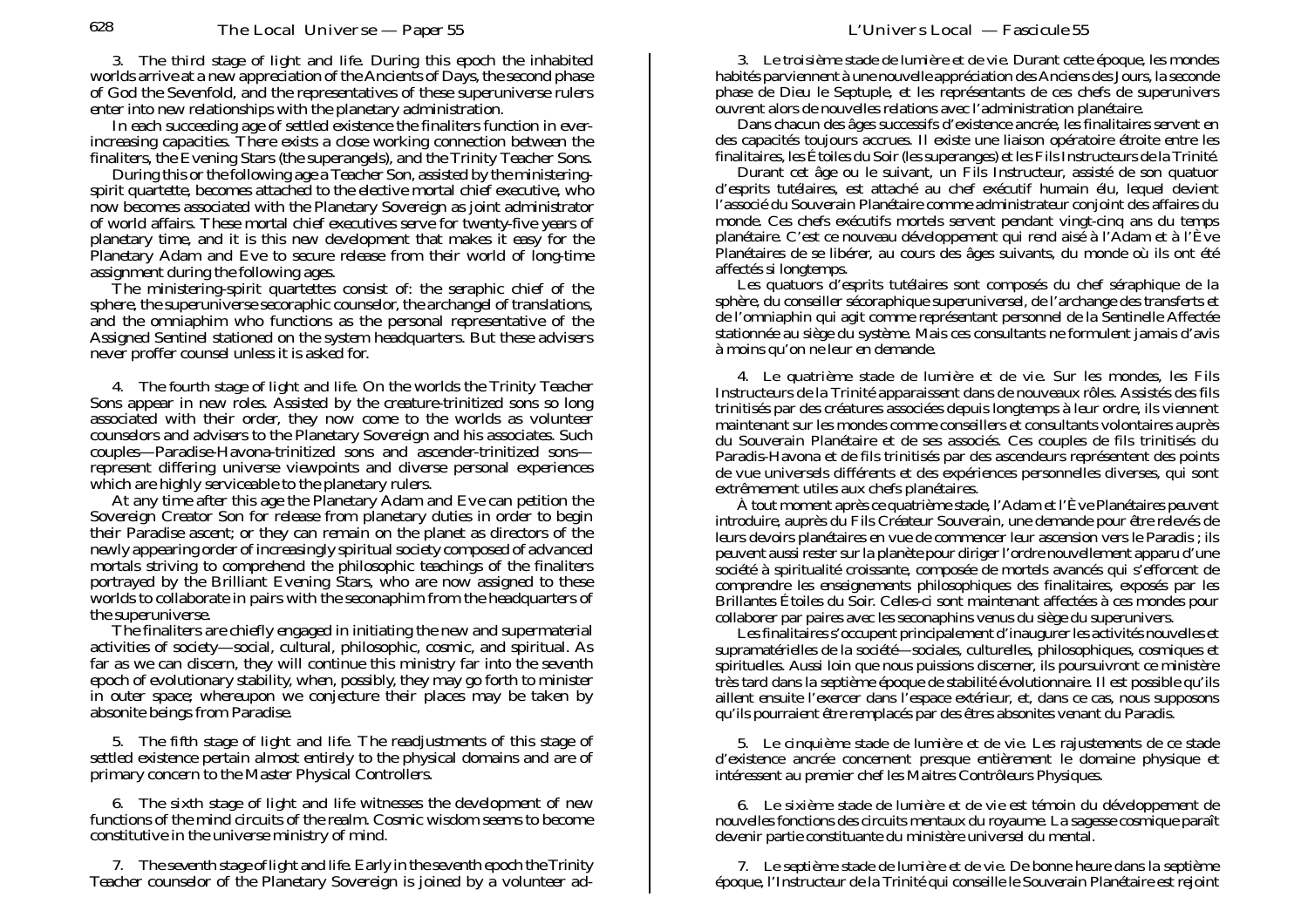viser sent by the Ancients of Days, and later on they will be augmented by a third counselor coming from the superuniverse Supreme Executive.

During this epoch, if not before, Adam and Eve are always relieved of planetary duties. If there is a Material Son in the finaliter corps, he may become associated with the mortal chief executive, and sometimes it is a Melchizedek who volunteers to function in this capacity. If a midwayer is among the finaliters, all of that order remaining on the planet are immediately released.

Upon obtaining release from their agelong assignment, a Planetary Adam and Eve may select careers as follows:

1. They can secure planetary release and from the universe headquarters start out immediately on the Paradise career, receiving Thought Adjusters at the conclusion of the morontia experience.

2. Very often a Planetary Adam and Eve will receive Adjusters while yet serving on a world settled in light concomitant with the receiving of Adjusters by some of their imported pure-line children who have volunteered for a term of planetary service. Subsequently they may all go to universe headquarters and there begin the Paradise career.

3. A Planetary Adam and Eve may elect—as do Material Sons and Daughters from the system capital—to go direct to the midsonite world for a brief sojourn, there to receive their Adjusters.

4. They may decide to return to the system headquarters, there for a time to occupy seats on the supreme court, after which service they will receive Adjusters and begin the Paradise ascent.

5. They may choose to go from their administrative duties back to their native world to serve as teachers for a season and to become Adjuster indwelt at the time of transfer to the universe headquarters.

Throughout all of these epochs the imported assisting Material Sons and Daughters exert a tremendous influence on the progressing social and economic orders. They are potentially immortal, at least until such time as they elect to humanize, receive Adjusters, and start for Paradise.

On the evolutionary worlds a being must humanize to receive a Thought Adjuster. All ascendant members of the Mortal Corps of Finaliters have been Adjuster indwelt and fused except seraphim, and they are Father indwelt by another type of spirit at the time of being mustered into this corps.

## 5. THE ACME OF MATERIAL DEVELOPMENT

Mortal creatures living on a sin-stricken, evil-dominated, self-seeking, isolated world, such as Urantia, can hardly conceive of the physical perfection, the intellectual attainment, and the spiritual development which characterize these advanced epochs of evolution on a sinless sphere.

The advanced stages of a world settled in light and life represent the acme of evolutionary material development. On these cultured worlds, gone are the idleness and friction of the earlier primitive ages. Poverty and social inequality have all but vanished, degeneracy has disappeared, and delinquency is rarely observed. Insanity has practically ceased to exist, and feeblemindedness is a rarity.

The economic, social, and administrative status of these worlds is of a high and perfected order. Science, art, and industry flourish, and society is a smoothly par un conseiller volontaire envoyé par les Anciens des Jours, et il s'y ajoutera plus

À un moment donné de cette époque et si cela n'a pas eu lieu auparavant, Adam et Ève sont toujours relevés de leurs devoirs planétaires. Si le corps finalitaire comprend un Fils Matériel, ce dernier peut devenir associé du chef exécutif mortel ; un Melchizédek est parfois volontaire pour opérer en cette capacité. S'il y a un médian parmi les finalitaires, tous les médians encore sur la planète sont immédiatement libérés.

Après avoir été relevés de leur affectation millénaire, un Adam et une Ève Planétaires peuvent choisir parmi les carrières suivantes :

1. Ils peuvent obtenir leur relève planétaire et partir immédiatement du siège de l'univers pour leur carrière du Paradis en recevant des Ajusteurs de Pensée après avoir terminé leur expérience morontielle.

<sup>2</sup>. Très souvent, un Adam et une Ève reçoivent des Ajusteurs pendant qu'ils servent encore sur un monde ancré dans la lumière. Cela coïncide alors avec la réception d'Ajusteurs par quelques-uns de leurs descendants directs importés comme volontaires pour un terme de service planétaire. Ultérieurement, ils pourront tous aller au siège de l'univers et y entreprendre la carrière vers le Paradis.

3. Un Adam et une Ève Planétaires peuvent choisir—comme le font des Fils et Filles Matériels de la capitale systémique—d'aller directement dans le monde midsonite pour un bref séjour au cours duquel ils recevront leurs Ajusteurs.

4. Ils peuvent décider de retourner à la capitale du système pour y occuper, pendant un temps, des sièges à la cour suprême ; après ce service, ils recevront des Ajusteurs et commenceront l'ascension vers le Paradis.

5. En quittant leurs fonctions administratives, ils peuvent choisir de retourner à leur monde natal pour y servir d'instructeurs pendant une période ; un Ajusteur les habitera au moment de leur transfert au siège de l'univers.

Durant toutes ces époques, les Fils et Filles Matériels importés comme assistants exercent un influence prodigieuse sur les ordres sociaux et économiques en cours de progrès. Ils sont potentiellement immortels, du moins jusqu'au moment où ils choisissent de s'humaniser, de recevoir des Ajusteurs et de partir pour le Paradis.

Sur les mondes évolutionnaires, il faut que les êtres s'humanisent pour recevoir un Ajusteur de Pensée. Tous les membres ascendants du Corps des Mortels Finalitaires ont été habités par un Ajusteur et ont fusionné avec lui, sauf les séraphins. Ceux-ci sont habités par un autre genre d'esprit du Père au moment où ils sont enrôlés dans ce corps.

## 5. L'APOGÉE DU DÉVELOPPEMENT MATÉRIEL

Les créatures mortelles vivant sur un monde isolé frappé de péché, dominé par le mal et égoïste comme Urantia ne peuvent guère concevoir la perfection physique, l'aboutissement intellectuel et le développement spirituel qui caractérisent les époques avancées d'évolution sur une sphère sans péché.

Les stades avancés d'un monde ancré dans la lumière et la vie représentent l'apogée du développement matériel évolutionnaire. Sur ces mondes cultivés, l'oisiveté et les frictions des âges primitifs initiaux se sont dissipés. La pauvreté et les inégalités sociales n'existent presque plus, la dégénérescence a disparu, la délinquance s'observe rarement. La folie a pratiquement cessé d'exister et la faiblesse d'esprit est une rareté.

Le statut économique, social et administratif de ces mondes est d'un ordre élevé et perfectionné. La science, les arts et l'industrie fleurissent. La société est un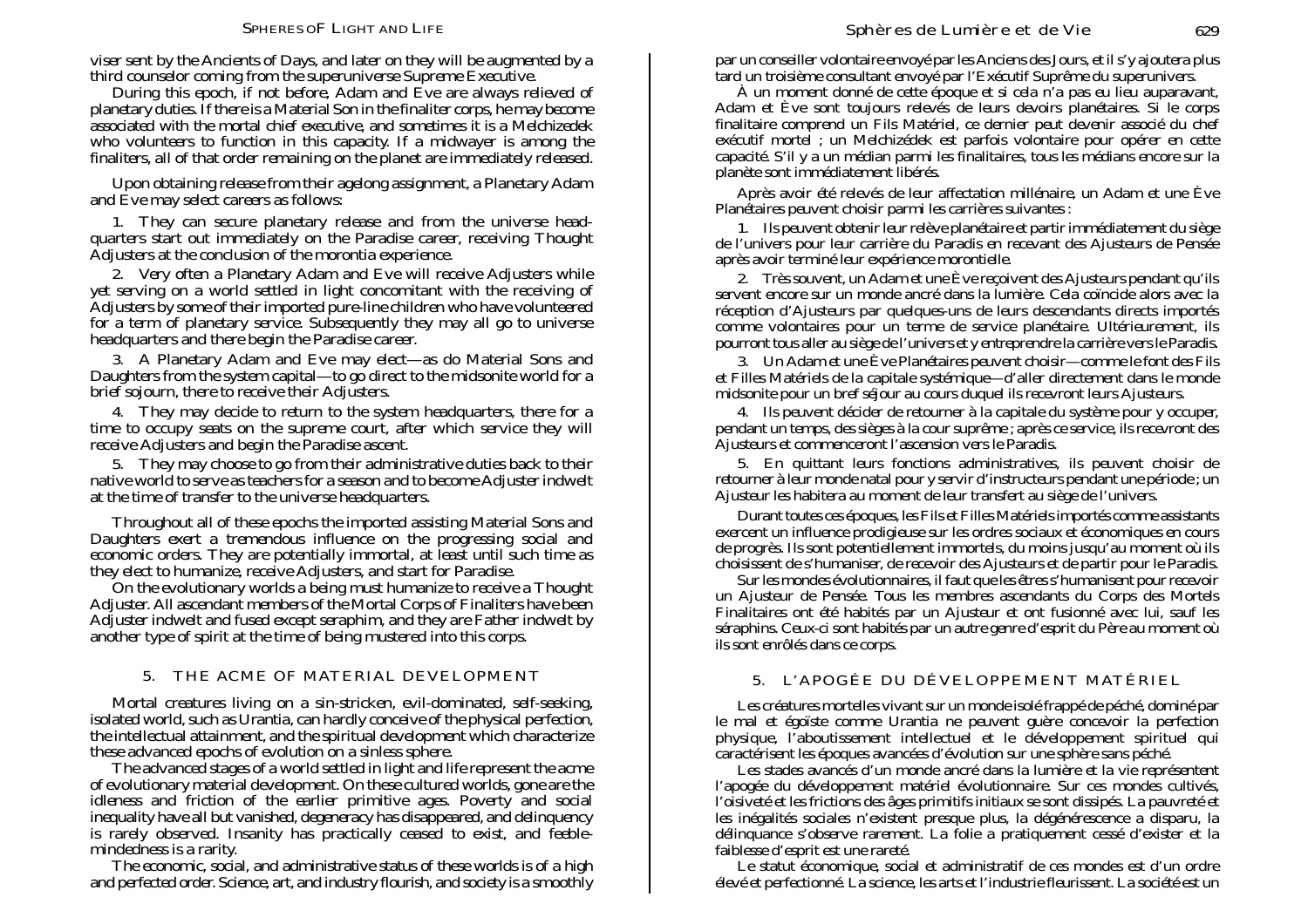working mechanism of high material, intellectual, and cultural achievement. Industry has been largely diverted to serving the higher aims of such a superb civilization. The economic life of such a world has become ethical.

War has become a matter of history, and there are no more armies or police forces. Government is gradually disappearing. Self-control is slowly rendering laws of human enactment obsolete. The extent of civil government and statutory regulation, in an intermediate state of advancing civilization, is in inverse proportion to the morality and spirituality of the citizenship.

Schools are vastly improved and are devoted to the training of mind and the expansion of soul. The art centers are exquisite and the musical organizations superb. The temples of worship with their associated schools of philosophy and experiential religion are creations of beauty and grandeur. The open-air arenas of worship assembly are equally sublime in the simplicity of their artistic appointment.

The provisions for competitive play, humor, and other phases of personal and group achievement are ample and appropriate. A special feature of the competitive activities on such a highly cultured world concerns the efforts of individuals and groups to excel in the sciences and philosophies of cosmology. Literature and oratory flourish, and language is so improved as to be symbolic of concepts as well as to be expressive of ideas. Life is refreshingly simple; man has at last co-ordinated a high state of mechanical development with an inspiring intellectual attainment and has overshadowed both with an exquisite spiritual achievement. The pursuit of happiness is an experience of joy and satisfaction.

## 6. THE INDIVIDUAL MORTAL

As worlds advance in the settled status of light and life, society becomes increasingly peaceful. The individual, while no less independent and devoted to his family, has become more altruistic and fraternal.

On Urantia, and as you are, you can have little appreciation of the advanced status and progressive nature of the enlightened races of these perfected worlds. These people are the flowering of the evolutionary races. But such beings are still mortal; they continue to breathe, eat, sleep, and drink. This great evolution is not heaven, but it is a sublime foreshadowing of the divine worlds of the Paradise ascent.

On a normal world the biologic fitness of the mortal race was long since brought up to a high level during the post-Adamic epochs; and now, from age to age throughout the settled eras the physical evolution of man continues. Both vision and hearing are extended. By now the population has become stationary in numbers. Reproduction is regulated in accordance with planetary requirements and innate hereditary endowments: The mortals on a planet during this age are divided into from five to ten groups, and the lower groups are permitted to produce only one half as many children as the higher. The continued improvement of such a magnificent race throughout the era of light and life is largely a matter of the selective reproduction of those racial strains which exhibit superior qualities of a social, philosophic, cosmic, and spiritual nature.

The Adjusters continue to come as in former evolutionary eras, and as the epochs pass, these mortals are increasingly able to commune with the indwellmécanisme de haute réalisation matérielle, intellectuelle et culturelle opérant sans heurts. L'industrie s'est largement orientée vers le service des buts supérieurs de cette civilisation superbe. La vie économique de ce monde est devenue éthique.

La guerre est désormais une histoire du passé ; il n'y a plus d'armées ni de forces de police. Le gouvernement est en voie de disparition progressive. La maitrise de soi rend lentement périmées les lois établies par les humains. Dans un état intermédiaire de civilisation avancée, l'ampleur du gouvernement civil et des règlements obligatoires est inversement proportionnelle à la moralité et à la spiritualité de l'ensemble des citoyens.

Les écoles sont considérablement améliorées ; elles se consacrent à l'éducation du mental et à l'expansion de l'âme. Les centres artistiques sont exquis et les organisations musicales superbes. Les temples de culte et leurs écoles associées de philosophie et de religion expérientielle sont des créations pleines de beauté et de grandeur. Les arènes en plein air pour les assemblées cultuelles sont également sublimes dans la simplicité de leur aménagement artistique.

Les dispositifs pour les jeux de compétition, l'humour et les autres phases d'accomplissements personnels et collectifs sont amples et appropriés. Un trait spécial des activités de compétition sur ces mondes hautement cultivés concerne les efforts des individus et des groupements pour exceller dans les sciences et les philosophies de la cosmologie. La littérature et l'art oratoire fleurissent ; le langage est amélioré au point de symboliser des concepts aussi bien que d'exprimer des idées. La vie est d'une simplicité reposante. Les hommes ont enfin coordonné un état élevé de développement mécanique avec des aboutissements intellectuels séduisants ; ils ont dominé les deux avec une réussite spirituelle exquise. La poursuite du bonheur est une expérience de joie et de satisfaction.

## 6. LES MORTELS INDIVIDUELS

À mesure que les mondes progressent dans le statut confirmé de lumière et de vie, la société devient de plus en plus pacifique. L'individu reste tout aussi indépendant et dévoué à sa famille, mais est devenu plus altruiste et fraternel.

Tels que vous êtes sur Urantia, vous ne pouvez guère apprécier le statut avancé et la nature progressive des races éclairées de ces mondes rendus parfaits. Leurs habitants sont la floraison des races évolutionnaires. Mais de tels êtres sont encore mortels ; ils continuent à respirer, manger, boire et dormir. Cette grande évolution n'est pas le ciel, mais un avant-gout sublime des mondes divins que l'on rencontrera dans l'ascension vers le Paradis.

Sur un monde normal, il y a longtemps que l'aptitude biologique de la race a été amenée à un niveau élevé durant les époques postadamiques ; et, maintenant, l'évolution des hommes se poursuit d'âge en âge au cours des ères d'ancrage. Le champ de la vision et de l'audition s'étend. Le chiffre de la population est désormais stationnaire. La reproduction est réglementée d'après les nécessités planétaires et les dons héréditaires innés. Durant cet âge, les habitants de la planète sont divisés en cinq à dix groupes, et les groupes inférieurs n'ont le droit de procréer que moitié autant d'enfants que les groupes supérieurs. L'amélioration constante d'une race aussi magnifique durant toute l'ère de lumière et de vie est largement une affaire de reproduction sélective chez les lignées raciales qui font montre de qualités supérieures de nature sociale, philosophique, cosmique et spirituelle.

Les Ajusteurs continuent d'arriver comme aux stades évolutionnaires antérieurs et, à mesure que les époques passent, ces mortels sont de plus en plus aptes à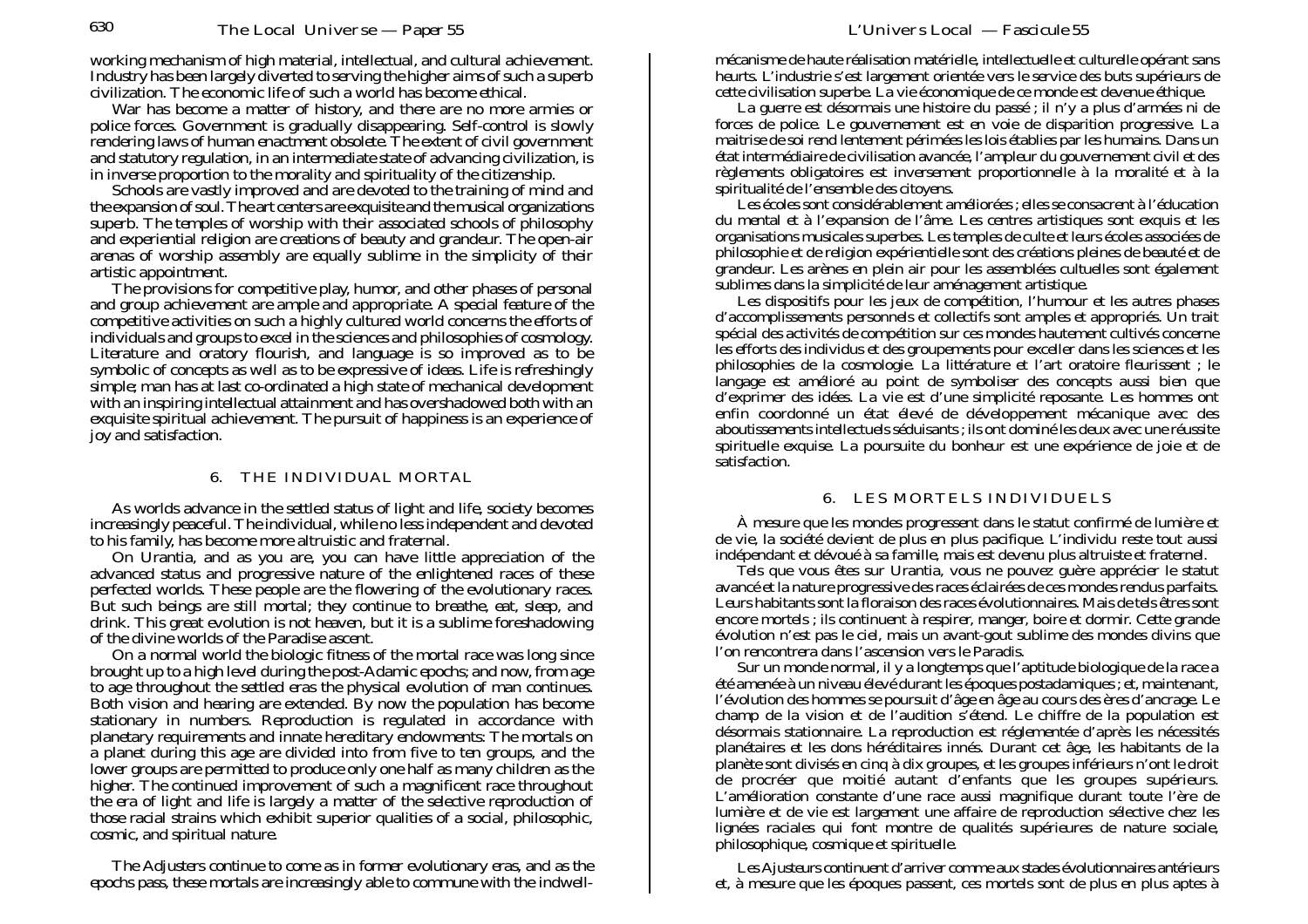ing Father fragment. During the embryonic and prespiritual stages of development the adjutant mind-spirits are still functioning. The Holy Spirit and the ministry of angels are even more effective as the successive epochs of settled life are experienced. In the fourth stage of light and life the advanced mortals seem to experience considerable conscious contact with the spirit presence of the Master Spirit of superuniverse jurisdiction, while the philosophy of such a world is focused upon the attempt to comprehend the new revelations of God the Supreme. More than one half of the human inhabitants on planets of this advanced status experience translation to the morontia state from among the living. Even so, "old things are passing away; behold, all things are becoming new.

We conceive that physical evolution will have attained its full development by the end of the fifth epoch of the light-and-life era. We observe that the upper limits of spiritual development associated with evolving human mind are determined by the Adjuster-fusion level of conjoint morontia values and cosmic meanings. But concerning wisdom: While we do not really know, we conjecture that there can never be a limit to intellectual evolution and the attainment of wisdom. On a seventh-stage world, wisdom can exhaust the material potentials, enter upon mota insight, and eventually even taste of absonite grandeur.

We observe that on these highly evolved and long seventh-stage worlds human beings fully learn the local universe language before they are translated; and I have visited a few very old planets where abandonters were teaching the older mortals the tongue of the superuniverse. And on these worlds I have observed the technique whereby the absonite personalities reveal the presence of the finaliters in the morontia temple.

This is the story of the magnificent goal of mortal striving on the evolutionary worlds; and it all takes place even before human beings enter upon their morontia careers; all of this splendid development is attainable by material mortals on the inhabited worlds, the very first stage of that endless and incomprehensible career of Paradise ascension and divinity attainment.

But can you possibly imagine what sort of evolutionary mortals are now coming up from worlds long existing in the seventh epoch of settled light and life? It is such as these who go on to the morontia worlds of the local universe capital to begin their ascension careers.

If the mortals of distraught Urantia could only view one of these more advanced worlds long settled in light and life, they would nevermore question the wisdom of the evolutionary scheme of creation. Were there no future of eternal creature progression, still the superb evolutionary attainments of the mortal races on such settled worlds of perfected achievement would amply justify man's creation on the worlds of time and space.

We often ponder: If the grand universe should be settled in light and life, would the ascending exquisite mortals still be destined to the Corps of the Finality? But we do not know.

## 7. THE FIRST OR PLANETARY STAGE

This epoch extends from the appearance of the morontia temple at the new planetary headquarters to the time of the settling of the entire system in light and life. This age is inaugurated by the Trinity Teacher Sons at the close of their communier avec le fragment intérieur du Père. Durant les stades de développement embryonnaire et préspirituel, les esprits-mentaux adjuvats opèrent encore. Le Saint-Esprit et le ministère des anges sont encore plus efficaces à mesure que l'on passe par les époques successives de vie ancrée. Au quatrième stade de lumière et de vie, les individus avancés paraissent faire l'expérience d'un important contact conscient avec la présence spirituelle du Maitre Esprit dont la juridiction s'étend sur leur superunivers, alors que la philosophie de leur monde se focalise dans des efforts pour comprendre les nouvelles révélations de Dieu le Suprême. Sur les planètes jouissant de ce statut avancé, plus de la moitié des habitants font l'expérience du transfert à l'état morontiel en partant du domaine des vivants. Il est exact que : " les anciennes choses s'effacent et, voici, toutes choses deviennent nouvelles. "

Nous estimons que l'évolution physique atteint son plein développement à la fin de la cinquième époque de l'ère de lumière et de vie. Nous constatons que les limites supérieures du développement spirituel, associé au mental humain en évolution, sont déterminées par la fusion avec l'Ajusteur à un niveau où les valeurs morontielles et les significations cosmiques sont réunies. Mais, en ce qui concerne la sagesse, sans pouvoir dire que nous le sachions, nous conjecturons qu'il ne peut jamais y avoir de limites à l'évolution intellectuelle et à l'acquisition de la sagesse. Sur un monde au septième stade, la sagesse peut épuiser les potentiels matériels, aborder la perspicacité de la mota et même avoir finalement un gout de grandeur absonite.

Sur les mondes hautement évolués qui sont depuis longtemps au septième stade, nous constatons que les êtres humains apprennent complètement le langage de l'univers local avant d'être transférés ; et j'ai même visité quelques très anciennes planètes où des abandontaires enseignaient aux plus anciens mortels la langue du superunivers. Et j'ai observé sur ces mondes la technique par laquelle les personnalités absonites révèlent la présence des finalitaires dans le temple morontiel.

Telle est l'histoire du but magnifique des efforts des mortels sur les mondes évolutionnaires, et tout cela a lieu avant même que les hommes n'entreprennent leur carrière morontielle ; tout ce splendide développement peut être atteint par des mortels matériels sur des mondes habités, lors du tout premier stade de leur carrière éternelle et incompréhensible pour s'élever au Paradis et atteindre la divinité.

Mais vous est-il vraiment possible d'imaginer la qualité des mortels évolutionnaires qui viennent maintenant de mondes ayant longtemps vécu dans la septième période d'ancrage de lumière et de vie ? Ce sont leurs semblables qui vont sur les mondes morontiels de la capitale de l'univers local pour y commencer leur carrière d'ascension.

Si les mortels d'Urantia, monde désaxé, pouvaient seulement contempler une planète plus évoluée, ancrée depuis longtemps dans la lumière et la vie, ils ne mettraient plus jamais en doute la sagesse du plan évolutionnaire de la création. Même si la progression éternelle des créatures n'avait pas de futur, les réalisations évolutionnaires superbes des races humaines sur les mondes bien établis d'accomplissements perfectionnés justifieraient amplement la création de l'homme sur les planètes du temps et de l'espace.

Nous réfléchissons souvent à ceci : si le grand univers était ancré dans la lumière et la vie, les charmants ascendeurs mortels seraient-ils encore destinés au Corps de la Finalité ? Nous ne le savons pas.

#### 7. LE PREMIER STADE OU STADE PLANÉTAIRE

Cette époque s'étend depuis l'apparition du temple morontiel au nouveau quartier général de la planète jusqu'au moment où le système entier est ancré dans la lumière et la vie. Cet âge est inauguré par les Fils Instructeurs de la Trinité à la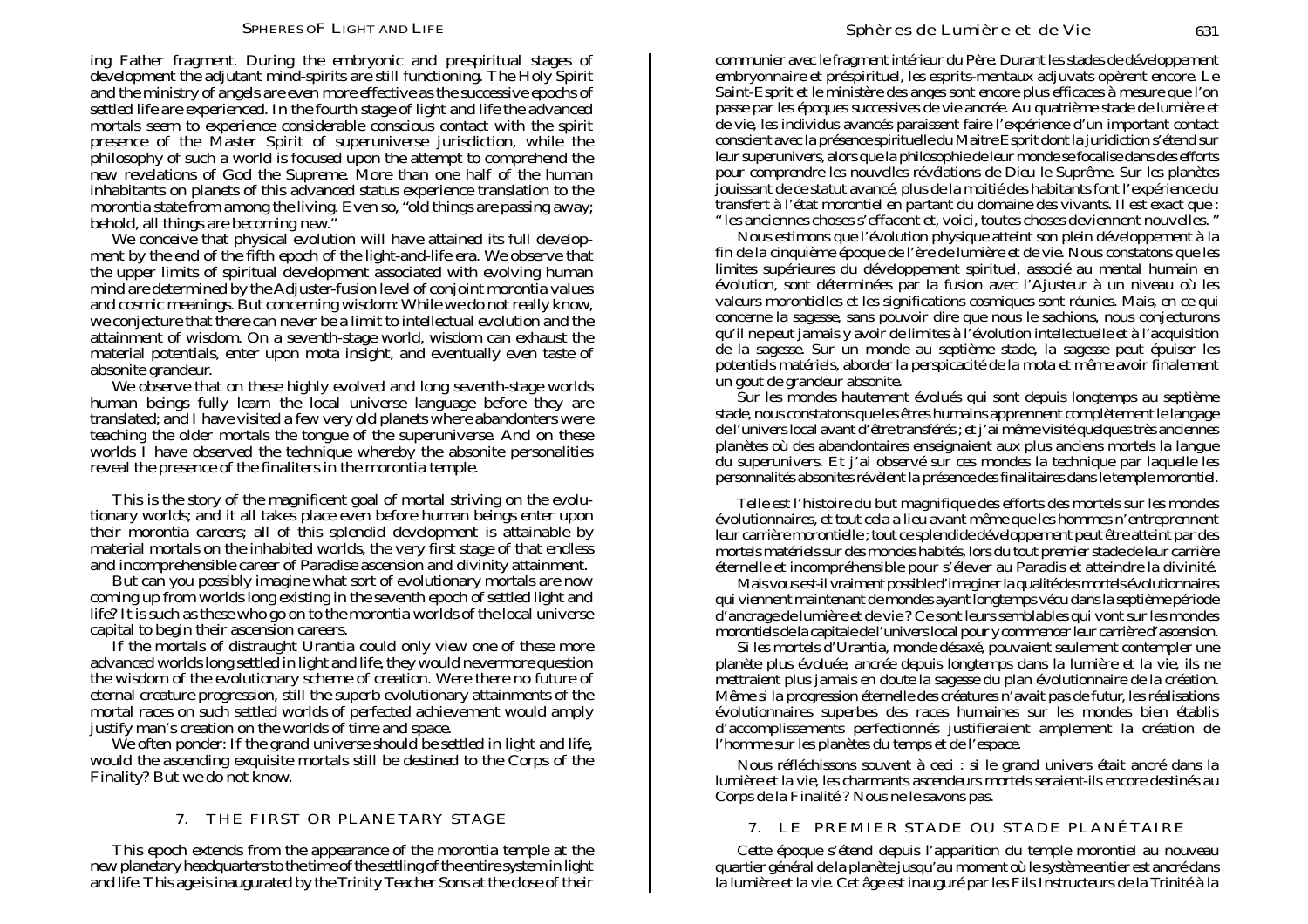successive world missions when the Planetary Prince is elevated to the status of Planetary Sovereign by the mandate and personal presence of the Paradise bestowal Son of that sphere. Concomitant therewith the finaliters inaugurate their active participation in planetary affairs.

To outward and visible appearances the actual rulers, or directors, of such a world settled in light and life are the Material Son and Daughter, the Planetary Adam and Eve. The finaliters are invisible, as also is the Prince-Sovereign except when in the morontia temple. The actual and literal heads of the planetary regime are therefore the Material Son and Daughter. It is the knowledge of these arrangements that has given prestige to the idea of kings and queens throughout the universe realms. And kings and queens are a great success under these ideal circumstances, when a world can command such high personalities to act in behalf of still higher but invisible rulers.

When such an era is attained on your world, no doubt Machiventa Melchizedek, now the vicegerent Planetary Prince of Urantia, will occupy the seat of the Planetary Sovereign; and it has long been conjectured on Jerusem that he will be accompanied by a son and daughter of the Urantia Adam and Eve who are now held on Edentia as wards of the Most Highs of Norlatiadek. These children of Adam might so serve on Urantia in association with the Melchizedek-Sovereign since they were deprived of procreative powers almost 37,000 years ago at the time they gave up their material bodies on Urantia in preparation for transit to Edentia.

This settled age continues on and on until every inhabited planet in the system attains the era of stabilization; and then, when the youngest world the last to achieve light and life—has experienced such settledness for one millennium of system time, the entire system enters the stabilized status, and the individual worlds are ushered into the system epoch of the era of light and life.

## 8. THE SECOND OR SYSTEM STAGE

When an entire system becomes settled in life, a new order of government is inaugurated. The Planetary Sovereigns become members of the system conclave, and this new administrative body, subject to the veto of the Constellation Fathers, is supreme in authority. Such a system of inhabited worlds becomes virtually self-governing. The system legislative assembly is constituted on the headquarters world, and each planet sends its ten representatives thereto. Courts are now established on the system capitals, and only appeals are taken to the universe headquarters.

With the settling of the system the Assigned Sentinel, representative of the superuniverse Supreme Executive, becomes the volunteer adviser to the system supreme court and actual presiding officer of the new legislative assembly.

After the settling of an entire system in light and life the System Sovereigns will no more come and go. Such a sovereign remains perpetually at the head of his system. The assistant sovereigns continue to change as in former ages.

During this epoch of stabilization, for the first time midsoniters come from the universe headquarters worlds of their sojourn to act as counselors to the legislative assemblies and advisers to the adjudicational tribunals. These midsoniters also carry on certain efforts to inculcate new mota meanings of supreme value into the teaching enterprises which they sponsor jointly with the finaliters.

fin de leurs missions successives dans le monde, lorsque le Prince Planétaire est élevé au statut de Souverain Planétaire par ordre et en la présence personnelle du Fils Paradisiaque d'effusion de cette sphère. Les finalitaires inaugurent en même temps leur participation active aux affaires planétaires.

D'après les apparences extérieures et visibles, les chefs ou directeurs effectifs d'un tel monde ancré dans la lumière et la vie sont le Fils et la Fille Matériels, l'Adam et l'Ève Planétaires. Les finalitaires sont invisibles ainsi que le Prince-Souverain, sauf quand il est dans le temple morontiel. Les vrais chefs actuels du régime planétaire sont donc le Fils et la Fille Matériels. C'est la connaissance de ces dispositions qui a donné du prestige à l'idée de rois et de reines dans tous les royaumes de l'univers. Les rois et les reines représentent une grande réussite dans ces circonstances idéales, quand un monde peut disposer de ces hautes personnalités pour agir au nom de chefs encore supérieurs, mais invisibles.

Quand cette ère sera atteinte sur votre planète, il n'y a pas de doute que Machiventa Melchizédek, présentement Prince Planétaire vice-gérant d'Urantia, occupera le siège du Souverain Planétaire ; et, sur Jérusem, on l'Adam et de l'Ève d'Urantia qui sont présentement retenus sur Édentia comme pupilles des Très Hauts de Norlatiadek. Ces enfants d'Adam pourraient servir ainsi sur Urantia en association avec le Souverain Melchizédek, car ils ont été privés de leur pouvoir procréateur il y a près de 37.000 ans lorsqu'ils ont abandonné leur corps matériel sur Urantia pour préparer leur transit sur Édentia.

L'âge ancré continue indéfiniment jusqu'à ce que toutes les planètes du système atteignent l'ère de stabilisation ; et alors, quand le monde le plus jeune le dernier à s'ancrer dans la lumière et la vie—a eu l'expérience de cette stabilité pendant un millénaire du temps systémique, l'ensemble du système acquiert le statut stabilisé et les mondes individuels entrent dans l'époque systémique de l'ère de lumière et de vie.

## 8. LE SECOND STADE OU STADE SYSTÉMIQUE

Lorsqu'un système tout entier s'ancre dans la vie, un nouvel ordre de gouvernement est instauré. Les Souverains Planétaires deviennent membres du conclave du système, et ce nouveau corps administratif, soumis au veto des Pères des Constellations, dispose de l'autorité suprême. Un tel système de mondes habités devient pratiquement autarchique. L'assemblée législative du système est constituée sur le monde-siège ; et chaque planète y envoie ses dix représentants. Des tribunaux sont désormais installés sur les capitales systémiques et l'on ne porte plus que les appels devant les cours du siège de l'univers.

Lors de l'ancrage du système, la Sentinelle Affectée, représentant de l'Exécutif Suprême du superunivers, devient consultant volontaire auprès de la cour systémique suprême et président effectif de la nouvelle assemblée législative.

Après qu'un système entier a été ancré dans la lumière et la vie, il n'a plus de Souverains Systémiques qui se succèdent. Chaque souverain reste perpétuellement à la tête de son système. Les souverains assistants continuent d' être remplacés comme au cours des âges précédents.

Durant cette époque de stabilisation, des midsonitaires viennent pour la première fois des mondes-sièges de l'univers où ils séjournent, pour agir comme conseillers auprès des assemblées législatives et comme consultants auprès des tribunaux judiciaires. Ces midsonitaires poursuivent aussi des efforts pour inculquer certaines nouvelles significations de mota, ayant une valeur suprême, aux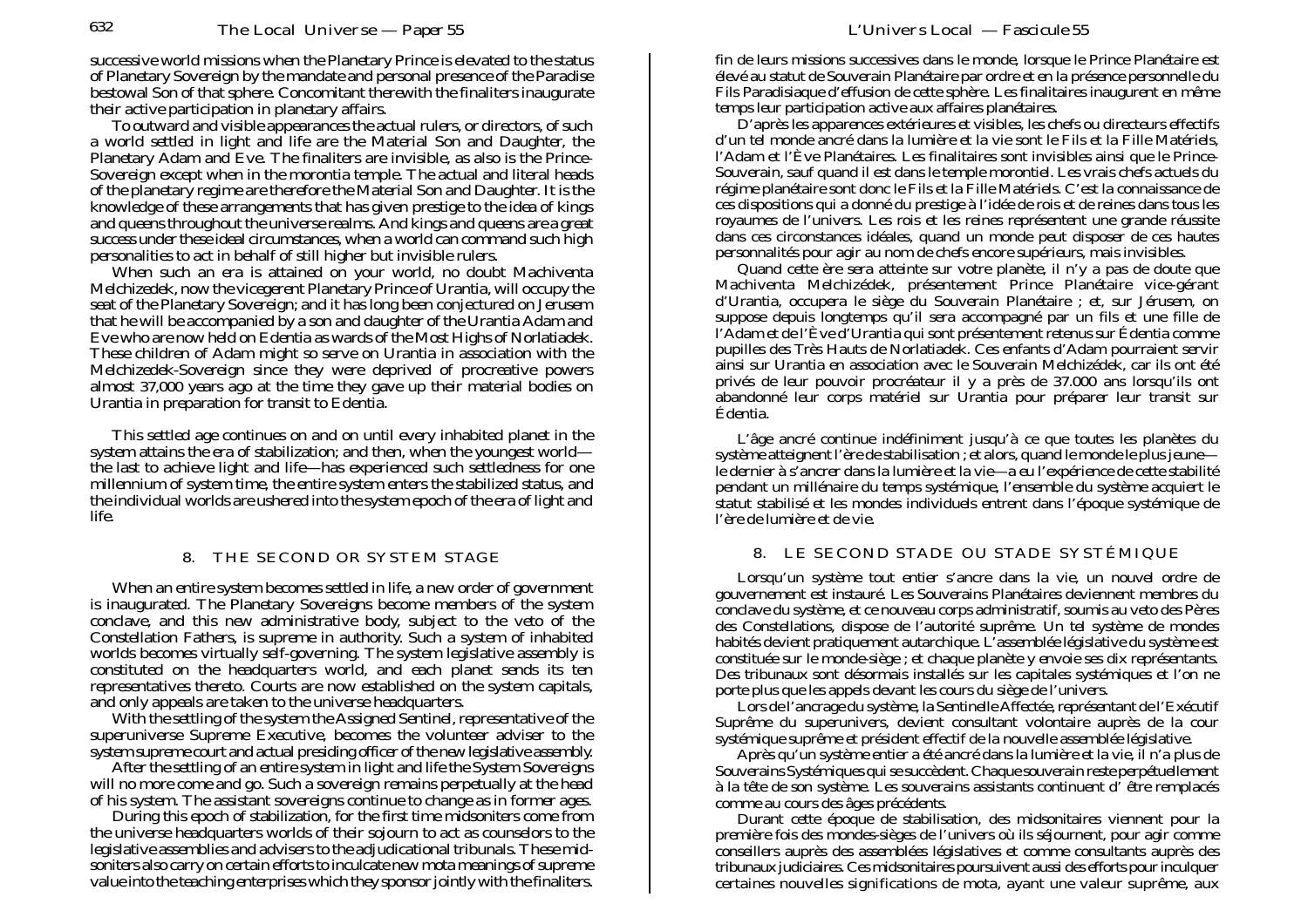#### Sphères de Lumière et de Vie 633

#### SPHERES OF LIGHT AND LIFE

What the Material Sons did for the mortal races biologically, the midsonite creatures now do for these unified and glorified humans in the everadvancing realms of philosophy and spiritualized thinking.

On the inhabited worlds the Teacher Sons become voluntary collaborators with the finaliters, and these same Teacher Sons also accompany the finaliters to the mansion worlds when those spheres are no longer to be utilized as differential receiving worlds after an entire system is settled in light and life; at least this is true by the time the entire constellation has thus evolved. But there are no groups that far advanced in Nebadon.

We are not permitted to reveal the nature of the work of the finaliters who will supervise such rededicated mansion worlds. You have, however, been informed that there are throughout the universes various types of intelligent creatures who have not been portrayed in these narratives.

And now, as the systems one by one become settled in light by virtue of the progress of their component worlds, the time comes when the last system in a given constellation attains stabilization, and the universe administrators the Master Son, the Union of Days, and the Bright and Morning Star—arrive on the capital of the constellation to proclaim the Most Highs the unqualified rulers of the newly perfected family of one hundred settled systems of inhabited worlds.

#### 9. THE THIRD OR CONSTELLATION STAGE

The unification of a whole constellation of settled systems is attended by new distributions of executive authority and additional readjustments of universe administration. This epoch witnesses advanced attainment on every inhabited world but is particularly characterized by readjustments on the constellation headquarters, with marked modification of relationships with both the system supervision and the local universe government. During this age many constellation and universe activities are transferred to the system capitals, and the representatives of the superuniverse assume new and more intimate relations with the planetary, system, and universe rulers. Concomitant with these new associations, certain superuniverse administrators establish themselves on the constellation capitals as volunteer advisers to the Most High Fathers.

When a constellation is thus settled in light, the legislative function ceases, and the house of System Sovereigns, presided over by the Most Highs, functions instead. Now, for the first time, such administrative groups deal directly with the superuniverse government in matters pertaining to Havona and Paradise relationships. Otherwise the constellation remains related to the local universe as before. From stage to stage in the settled life the univitatia continue to administer the constellation morontia worlds.

As the ages pass, the Constellation Fathers take over more and more of the detailed administrative or supervising functions which were formerly centered on the universe headquarters. By the attainment of the sixth stage of stabilization these unified constellations will have reached the position of well-nigh complete autonomy. Entrance upon the seventh stage of settledness will no doubt witness the exaltation of these rulers to the true dignity signified by their names, the Most Highs. To all intents and purposes the constellations will then deal directly with the superuniverse rulers, while the local universe government will expand to grasp the responsibilities of new grand universe obligations.

entreprises éducatives qu'ils parrainent conjointement avec les finalitaires. Les créatures midsonites jouent alors auprès des humains unifiés et glorifiés, dans les domaines toujours en progrès de la philosophie et de la pensée spiritualisée, le rôle que les Fils Matériels avaient joué biologiquement pour les races mortelles.

Sur les mondes habités, les Fils Instructeurs deviennent les collaborateurs volontaires des finalitaires ; et ces mêmes Fils Instructeurs les accompagnent aussi sur les mondes des maisons quand ces sphères cessent d'être utilisées comme mondes récepteurs différenciés après l'ancrage de l'ensemble du système dans la lumière et la vie ; du moins ceci est vrai à l'époque où toute la constellation a évolué de la sorte, mais il n'y a pas encore de groupes aussi avancés dans Nébadon.

Nous ne sommes pas autorisés à révéler la nature du travail des finalitaires qui superviseront ces mondes des maisons reconsacrés. Vous avez cependant été informés qu'il existe, de par les univers, divers types de créatures intelligentes qui n'ont pas été décrits dans ces exposés.

Et maintenant, à mesure que les systèmes s'ancrent un à un dans la lumière en vertu du progrès des mondes qui les composent, le moment arrive où le dernier système d'une constellation donnée atteint la stabilisation. Les administrateurs de l'univers—le Maitre Fils, l'Union des Jours et la Radieuse Étoile du Matin arrivent alors sur la capitale de la constellation pour proclamer que les Très Hauts sont les chefs indiscutés de la nouvelle famille rendue parfaite de cent systèmes ancrés de mondes habités.

#### 9. LE TROISIÈME STADE OU STADE DE LA CONSTELLATION

L'unification d'une constellation entière de systèmes ancrés s'accompagne d'une nouvelle répartition de l'autorité exécutive et de remaniements supplémentaires dans l'administration de l'univers. Cette époque voit des accomplissements avancés sur tous les mondes habités, mais elle est particulièrement caractérisée par des rajustements au siège de la constellation avec de notables changements de relations, d'une part avec la supervision systémique, et d'autre part avec le gouvernement de l'univers local. Durant cet âge, de nombreuses activités de la constellation et de l'univers sont transférées sur les capitales des systèmes ; les représentants du superunivers établissent des relations nouvelles et plus étroites avec les chefs des planètes, des systèmes et de l'univers. En même temps que s'établissent ces nouvelles associations, certains administrateurs du superunivers s'installent sur les capitales des constellations comme consultants bénévoles auprès des Très Hauts Pères.

Lorsqu'une constellation est ainsi ancrée dans la lumière, l'organisation législative prend fin et l'assemblée des Souverains Systémiques, présidée par les Très Hauts, fonctionne à sa place. Maintenant et pour la première fois, ces assemblées administratives traitent directement avec le gouvernement du superunivers les questions concernant les relations avec Havona et le Paradis. Par ailleurs, la constellation reste reliée à l'univers local comme précédemment. Au cours des stades successifs de la vie ancrée, les univitatias continuent à administrer les mondes morontiels de la constellation.

À mesure que les âges passent, les Pères de la Constellation prennent de plus en plus en main les détails administratifs ou fonctions de supervision autrefois centralisés au siège de l'univers. Quand leur sixième stade de stabilisation sera atteint, ces constellations unifiées auront acquis une position d'autonomie presque complète. À l'entrée dans le septième stade d'ancrage, on verra sans aucun doute leurs chefs élevés à la vraie dignité signifiée par leur nom, les Très Hauts. À tous égards, les constellations traiteront alors directement avec les chefs du superunivers, tandis que le gouvernement de l'univers local s'amplifiera pour prendre la responsabilité de nouvelles obligations vis-à-vis du grand univers.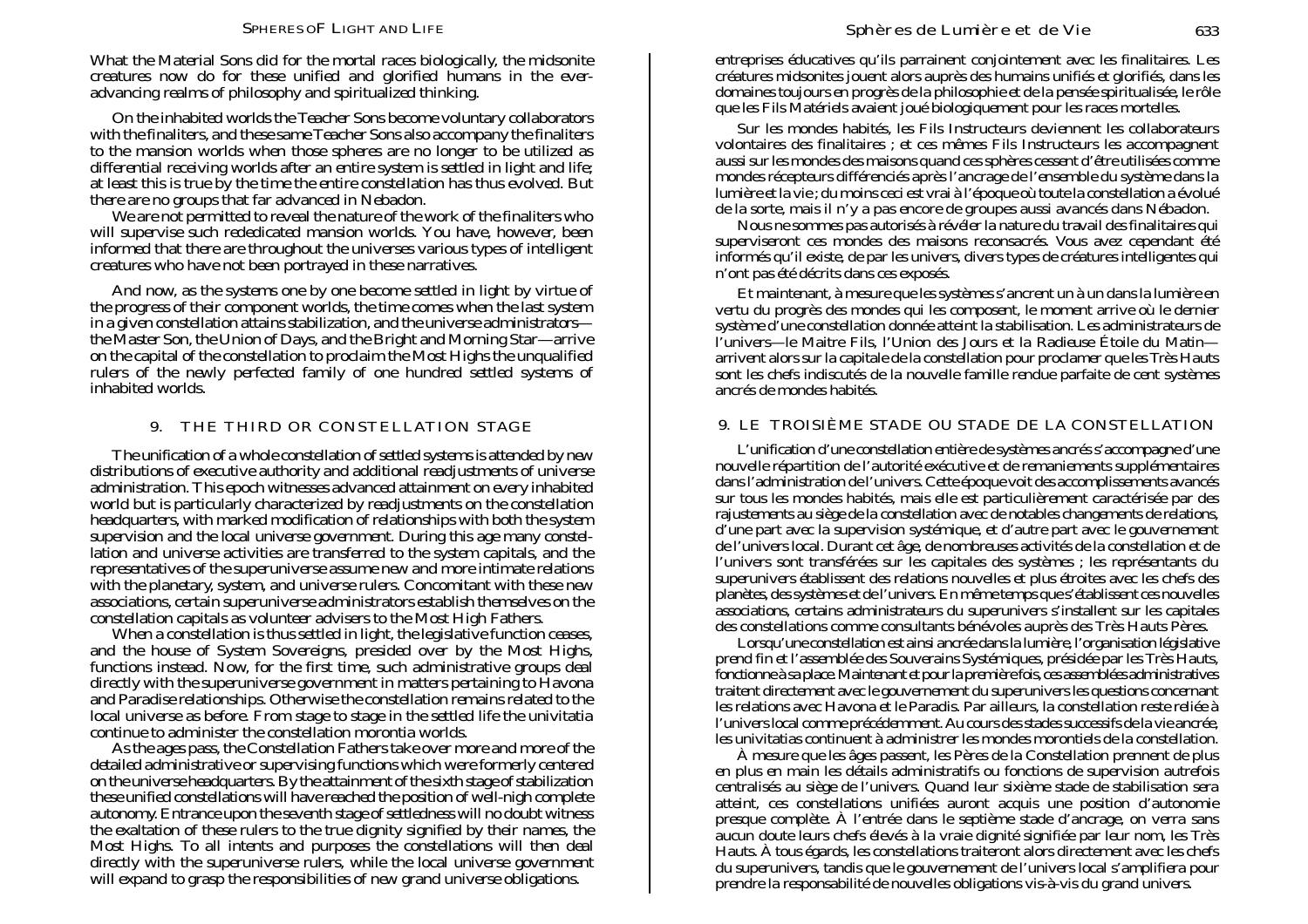## 10. THE FOURTH OR LOCAL UNIVERSE STAGE

When a universe becomes settled in light and life, it soon swings into the established superuniverse circuits, and the Ancients of Days proclaim the establishment of the *supreme council of unlimited authority.* This new governing body consists of the one hundred Faithfuls of Days, presided over by the Union of Days, and the first act of this supreme council is to acknowledge the continued sovereignty of the Master Creator Son.

The universe administration, as far as concerns Gabriel and the Father Melchizedek, is quite unchanged. This council of unlimited authority is chiefly concerned with the new problems and the new conditions arising out of the advanced status of light and life.

The Associate Inspector now mobilizes all Assigned Sentinels to constitute the *stabilization corps of the local universe* and asks the Father Melchizedek to share its supervision with him. And now, for the first time, a corps of the Inspired Trinity Spirits are assigned to the service of the Union of Days.

The settling of an entire local universe in light and life inaugurates profound readjustments in the entire scheme of administration, from the individual inhabited worlds to the universe headquarters. New relationships extend down to the constellations and systems. The local universe Mother Spirit experiences new liaison relations with the Master Spirit of the superuniverse, and Gabriel establishes direct contact with the Ancients of Days to be effective when and as the Master Son may be absent from the headquarters world.

During this and subsequent ages the Magisterial Sons continue to function as dispensational adjudicators, while one hundred of these Avonal Sons of Paradise constitute the new high council of the Bright and Morning Star on the universe capital. Later on, and as requested by the System Sovereigns, one of these Magisterial Sons will become the supreme counselor stationed on the headquarters world of each local system until the seventh stage of unity is attained.

During this epoch the Trinity Teacher Sons are volunteer advisers, not only to the Planetary Sovereigns, but in groups of three they similarly serve the Constellation Fathers. And at last these Sons find their place in the local universe, for at this time they are removed from the jurisdiction of the local creation and are assigned to the service of the supreme council of unlimited authority.

The finaliter corps now, for the first time, acknowledges the jurisdiction of an extra-Paradise authority, the supreme council. Heretofore the finaliters have recognized no supervision this side of Paradise.

The Creator Sons of such settled universes spend much of their time on Paradise and its associated worlds and in counseling the numerous finaliter groups serving throughout the local creation. In this way the man of Michael will find a fuller fraternity of association with the glorified finaliter mortals.

Speculation concerning the function of these Creator Sons in connection with the outer universes now in process of preliminary assembly is wholly futile. But we all engage in such postulations from time to time. On attaining this fourth stage of development the Creator Son becomes administratively free; the Divine Minister is progressively blending her ministry with that of the superuniverse Master Spirit and the Infinite Spirit. There seems to be evolving a new and sub-

## 10. LE QUATRIÈME STADE OU STADE DE L'UNIVERS LOCAL

Quand un univers local s'ancre dans la lumière et la vie, il ne tarde pas à entrer dans les circuits établis du superunivers. Les Anciens des Jours proclament alors l'institution du *conseil suprême d'autorité illimitée*. Ce nouveau corps gouvernemental est composé des cent Fidèles des Jours et présidé par l'Union des Jours. Son premier acte consiste à reconnaître que la souveraineté du Maitre Fils Créateur est maintenue.

L'administration de l'univers, en ce qui concerne Gabriel et le Père Melchizédek, ne subit aucun changement. Ce conseil d'autorité illimitée s'occupe principalement des nouveaux problèmes et des nouvelles conditions résultant du statut avancé de lumière et de vie.

L'Inspecteur Associé mobilise maintenant toutes les Sentinelles Affectées pour constituer le *corps de stabilisation de l'univers local* et demande au Père Melchizédek de partager sa supervision avec lui. Désormais et pour la première fois, un corps d'Esprit Inspirés de la Trinité est affecté au service de l'Union des Jours.

L'ancrage de l'ensemble d'un univers local dans la lumière et la vie inaugure de profonds remaniements dans tout le plan administratif, depuis les mondes habités individuels jusqu'au siège de l'univers. De nouvelles relations s'établissent avec les constellations et les systèmes. L'Esprit-Mère de l'univers local fait l'expérience de nouvelles relations de liaison avec le Maitre Esprit du superunivers. Gabriel établit avec les Anciens des Jours un contact direct qui lui permet d'agir au cas où le Maitre Fils s'absenterait de son monde-siège.

Durant cet âge et les suivants, les Fils Magistraux continuent à opérer comme nouveau conseil supérieur de la Radieuse Étoile du Matin sur la capitale de l'univers. Plus tard, et sur la demande des Souverains Systémiques, l'un de ces Fils Magistraux deviendra le conseiller suprême stationné sur le monde-siège de chaque système jusqu'à ce que soit atteint le septième stade d'unité.

Durant cette époque, non seulement les Fils Instructeurs de la Trinité agissent comme consultants volontaires auprès des Souverains Planétaires, mais encore, par groupes de trois, ils servent d'une manière analogue les Pères des Constellations. Et ces derniers Fils trouvent enfin leur place dans l'univers local, car à ce moment-là ils cessent d'être soumis à la juridiction de la création locale et sont affectés au service du conseil suprême d'autorité illimitée.

Alors et pour la première fois, le corps des finalitaires reconnaît la juridiction d'une autorité extérieure au Paradis, le conseil suprême. Jusque-là, les finalitaires n'admettaient aucune supervision en deçà du Paradis.

Les Fils Créateurs de ces univers ancrés passent beaucoup de temps au Paradis et sur ses mondes associés, et aussi à conseiller les nombreux groupes finalitaires servant dans toute la création locale. De cette manière, Micaël en tant qu'homme s'associe fraternellement d'une manière plus complète avec les mortels finalitaires glorifiés.

Il est tout à fait futile de spéculer sur les fonctions des Fils Créateurs par rapport aux univers extérieurs présentement en cours d'assemblage préliminaire, mais nous nous lançons tous de temps en temps dans de telles spéculations. Lorsque le quatrième stade de développement est atteint, le Fils Créateur devient administrativement libre. La Divine Ministre fusionne progressivement son ministère avec celui du Maitre Esprit de son superunivers et avec l'Esprit Infini. Il semble s'établir de nouvelles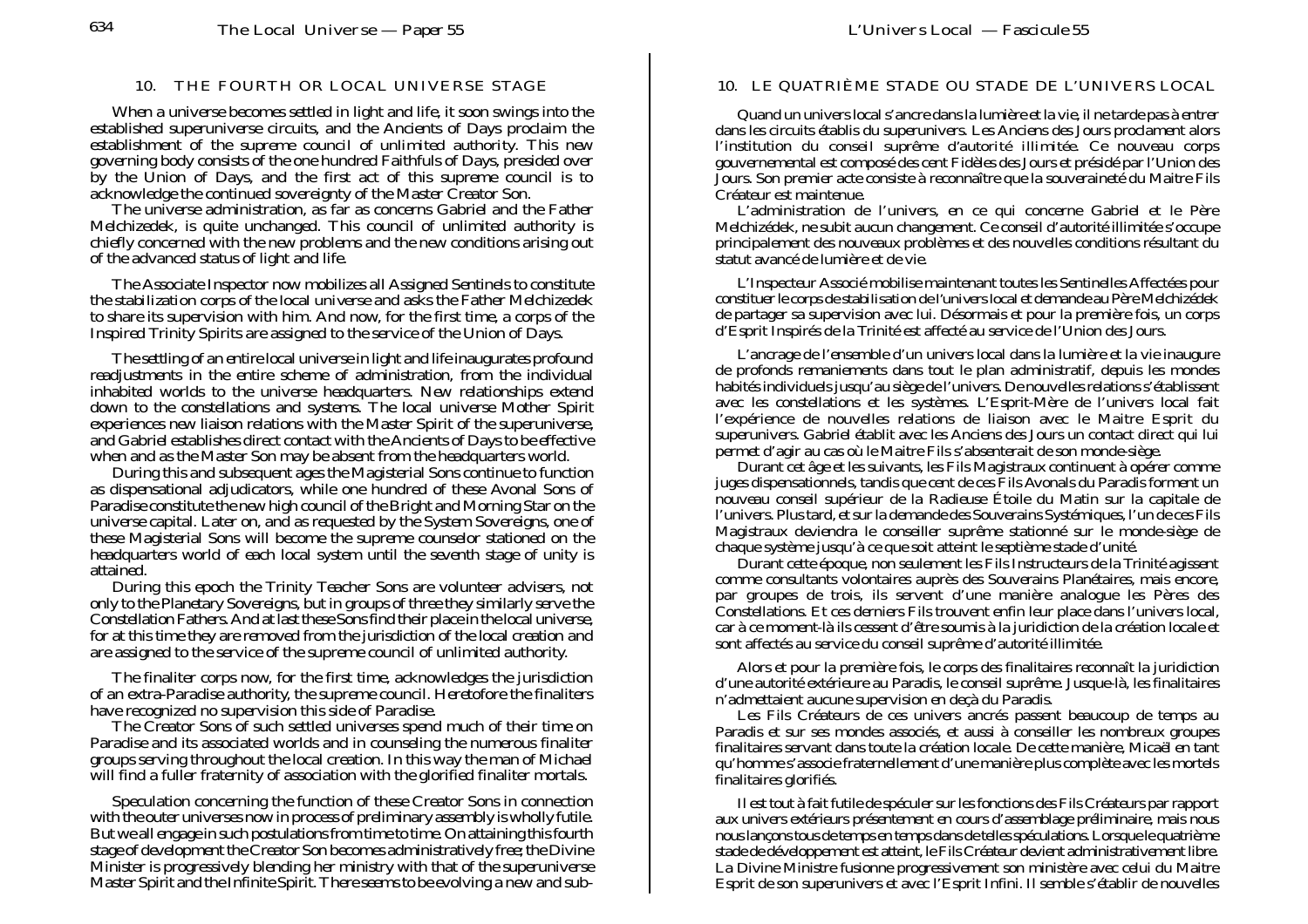lime relationship between the Creator Son, the Creative Spirit, the Evening Stars, the Teacher Sons, and the ever-increasing finaliter corps.

If Michael should ever leave Nebadon, Gabriel would undoubtedly become chief administrator with the Father Melchizedek as his associate. At the same time new status would be imparted to all orders of permanent citizenship, such as Material Sons, univitatia, midsoniters, susatia, and Spiritfused mortals. But as long as evolution continues, the seraphim and the archangels will be required in universe administration.

We are, however, satisfied regarding two features of our speculations: If the Creator Sons are destined to the outer universes, the Divine Ministers will undoubtedly accompany them. We are equally sure that the Melchizedeks are to remain with the universes of their origin. We hold that the Melchizedeks are destined to play ever-increasingly responsible parts in local universe government and administration.

#### 11. THE MINOR AND MAJOR SECTOR STAGES

Minor and major sectors of the superuniverse do not figure directly in the plan of being settled in light and life. Such an evolutionary progression pertains primarily to the local universe as a unit and concerns only the components of a local universe. A superuniverse is settled in light and life when all of its component local universes are thus perfected. But not one of the seven superuniverses has attained a level of progression even approaching this.

*The minor sector age.* As far as observations can penetrate, the fifth or minor sector stage of stabilization has exclusively to do with physical status and with the co-ordinate settling of the one hundred associated local universes in the established circuits of the superuniverse. Apparently none but the power centers and their associates are concerned in these realignments of the material creation.

*The major sector age.* Concerning the sixth stage, or major sector stabilization, we can only conjecture since none of us have witnessed such an event. Nevertheless, we can postulate much concerning the administrative and other readjustments which would probably accompany such an advanced status of inhabited worlds and their universe groupings.

Since the minor sector status has to do with co-ordinate physical equilibrium, we infer that major sector unification will be concerned with certain new intellectual levels of attainment, possibly some advanced achievements in the supreme realization of cosmic wisdom.

We arrive at conclusions regarding the readjustments which would probably attend the realization of hitherto unattained levels of evolutionary progress by observing the results of such achievements on the individual worlds and in the experiences of individual mortals living on these older and highly developed spheres.

Let it be made clear that the administrative mechanisms and governmental techniques of a universe or a superuniverse cannot in any manner limit or retard the evolutionary development or spiritual progress of an individual inhabited planet or of any individual mortal on such a sphere.

In some of the older universes we find worlds settled in the fifth and the sixth stages of light and life—even far extended into the seventh epoch—whose local systems are not yet settled in light. Younger planets may delay system unificaet sublimes relations entre le Fils Créateur, l'Esprit Créatif, les Étoiles du Soir, les Fils Instructeurs et le corps toujours croissant des finalitaires.

Si Micaël devait jamais quitter Nébadon, Gabriel deviendrait indubitablement administrateur général, avec le Père Melchizédek pour associé. En même temps, un nouveau statut serait conféré à tous les ordres de citoyens permanents tels que Fils Matériels, univitatias, midsonitaires, susatias et mortels fusionnés avec l'Esprit ; mais, tant que l'évolution se poursuivra, les séraphins et les archanges seront nécessaires à l'administration de l'univers.

Nous avons toutefois acquis une conviction sur deux points de nos spéculations. Si les Fils Créateurs sont destinés à oeuvrer dans les univers extérieurs, les Divines Ministres ne manqueront pas de les accompagner. Nous sommes également certains que les Melchizédeks resteront dans les univers de leur origine. Nous estimons qu'ils sont destinés à jouer des rôles comportant des responsabilités toujours accrues dans le gouvernement et l'administration de l'univers local.

#### 11. LES STADES DES SECTEURS MINEURS ET MAJEURS

Les secteurs mineurs et majeurs du superunivers ne figurent pas directement dans le plan d'ancrage dans la lumière et la vie. Cette progression évolutionnaire touche essentiellement les univers locaux en tant qu'unités, et ne concerne que leurs composants. Un superunivers est ancré dans la lumière et la vie dès que tous les univers locaux qui le composent sont ainsi rendus parfaits, mais aucun des sept superunivers n'a encore atteint un niveau de progrès qui s'en approche, même de loin.

*L'âge des secteurs mineurs*. Aussi loin que les observateurs peuvent pénétrer, le cinquième stade de stabilisation, ou stade des secteurs mineurs, concerne exclusivement le statut physique et l'ancrage coordonné des cent univers locaux associés dans les circuits établis du superunivers. Il semble que seuls les centres de pouvoir et leurs associés soient touchés par ces réalignements de la création matérielle.

*L'ère des secteurs majeurs.* Au sujet du sixième stade, celui de la stabilisation des secteurs majeurs, nous ne pouvons que faire des hypothèses, car nul d'entre nous n'a assisté à un tel évènement. Nous pouvons néanmoins faire de nombreuses suppositions en ce qui concerne les remaniements administratifs et autres qui accompagneraient probablement un statut aussi avancé des mondes habités et de leurs groupements dans l'univers.

Du moment que le statut des secteurs mineurs concerne la coordination de l'équilibre physique, nous en inférons que l'unification des secteurs majeurs intéressera certains nouveaux niveaux d'aboutissement intellectuel, et peut-être certains accomplissement avancés dans la réalisation suprême de la sagesse cosmique.

Pour arriver à des conclusions concernant les remaniements qui accompagneraient probablement la réalisation de niveaux de progrès évolutionnaires non encore atteints, nous nous appuyons sur les résultats d'aboutissements homologues dans les mondes individuels et sur les expériences de mortels individuels qui habitent des sphères anciennes et très développées.

Qu'il soit clair que les mécanismes administratifs et les techniques gouvernementales d'un univers ou d'un superunivers ne peuvent en aucune manière limiter ni retarder le développement évolutionnaire ou le progrès spirituel d'une planète individuelle habitée ou d'un mortel individuel sur cette sphère.

Dans certains des plus anciens univers, nous trouvons des mondes ancrés dans le cinquième et le sixième stade de lumière et de vie—et même ayant largement entamé la septième époque. Leurs systèmes locaux ne sont pourtant pas encore